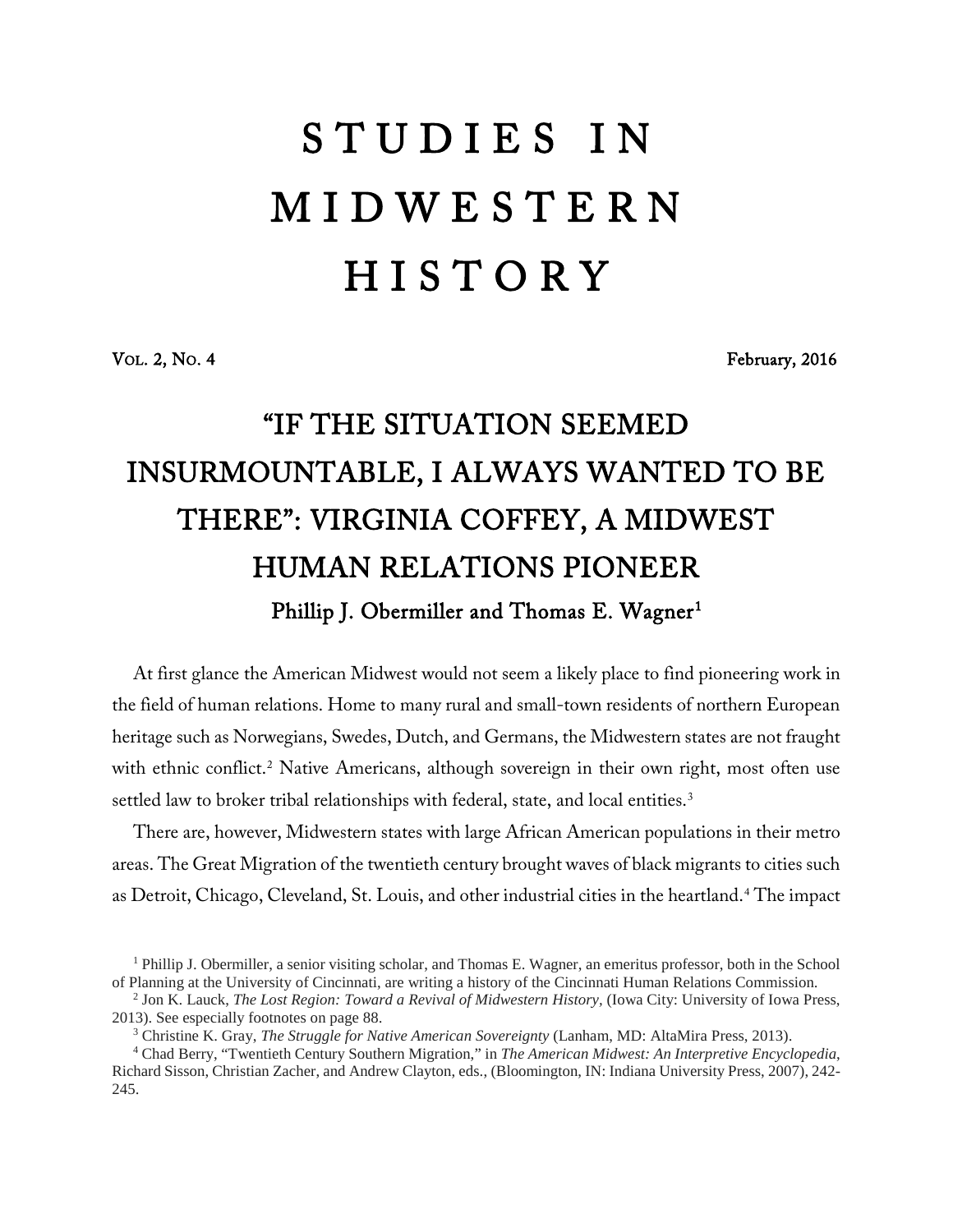of that migration is reflected in the significant proportions of black residents in many Midwestern cities today: Detroit (83%); Flint (57%); Chicago (33%); Columbus (28%); Indianapolis (27%); and Lansing  $(23\%)$ .<sup>[5](#page-1-0)</sup>

These urban areas were typical in terms of their race relations. Where Jim Crow laws did not prevail, widespread prejudice did.[6](#page-1-1) Race relations were especially tense during World War II as black troops and defense workers experienced constant discrimination despite their service to their country. Black leaders expressed their dissatisfaction by embracing a "Double V" policy, victory over Fascism both abroad and at home.[7](#page-1-2) Writing in 1951 the director of the NYU Center for Human Relations Studies, Dan W. Dodson, noted:

It was clear that the war had forced a showdown on the second-class citizenship status of Negro citizens. It was also clear that in addition to the national aspect of the issue, it was also a community problem. Another revelation was the fact that municipal governments were woefully unprepared and inexperienced either to understand the problem or to deal with it. These conditions led to a new instrumentality of municipal government, namely, a commission in the office of the mayor composed of leading citizens charged with the responsibility of doing what they could to promote better intergroup relations within the community.[8](#page-1-3)

In 1896 the Supreme Court's *Plessy v. Ferguson* decision upholding "separate but equal" segregation in public facilities set the tone for race relations in much of the country, especially in the American South. In the North, however, a nascent Civil Rights Movement which had begun in the nineteenth century continued to grow in the twentieth with the founding of the NAACP in 1909 and what would eventually become known as the National Urban League in 1911. Although

<span id="page-1-0"></span><sup>5</sup> Sonya Rastogi, Tallese D. Johnson, Elizabeth M. Hoeffel and Malcolm P. Drewers, Jr., "The Black Population: 2010," accessed at https://www.census.gov/prod/cen2010/briefs/c2010br-06.pdf (Note: These data are for Black Only). The Hispanic and Asian populations in the Midwest, while growing, are relatively much smaller. See Douglas Massey, ed., *New Faces in New Places: The Changing Geography of American Immigration,* (New York: Russell Sage Foundation, 2008).

<span id="page-1-3"></span><sup>8</sup> Dan W. Dodson, "Public Intergroup Relations Agencies," *The Journal of Negro Education*, vol. 20, no. 3 (1951), 398.

<span id="page-1-1"></span><sup>6</sup> Josephine Mazzuca, "U.S. Race Relations by Region: The Midwest," accessed at http://www.gallup.com/poll/72 79/us-race-relations-region-midwest.aspx; Sarah Stankorb, "No Land Is Innocent," *GOOD,* January 18, 2015, http:// magazine.good.is/features/midwest-racism-cincinnati-cleveland-ferguson; William Nelson, "Race Riots," in *The American Midwest: An Interpretive Encyclopedia,* 1244-1246 (see note #4).

<span id="page-1-2"></span><sup>7</sup> Lee Finkle, "The Conservative Aims of Militant Rhetoric: Black Protest During World War II," *Journal of American History*, vol. 60, no. 3 (Dec. 1973), 692-713; Harvard Sitkoff, "Racial Militancy and Interracial Violence in the Second World War," *Journal of American History* vol. 58, no. 3 (Dec. 1971), 661-681.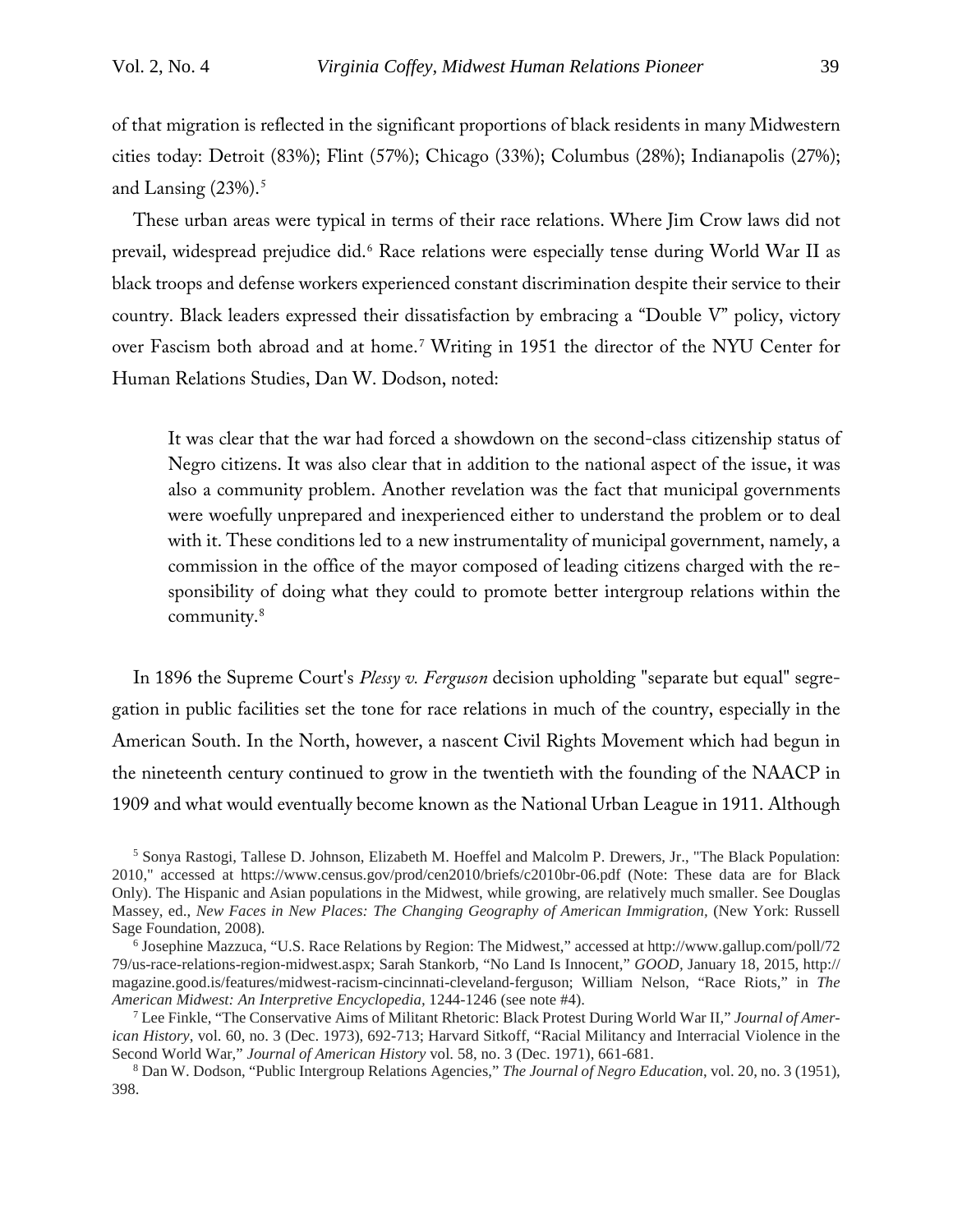the background of municipal human relations agencies is in part rooted in that movement, their development became significant after the 1943 Detroit race riot that left thirty-four people dead, hundreds injured, and portions of the city devastated. This event in particular launched a pattern of establishing official human relations groups across the country. Some of the earliest of these agencies could be found in the urban Midwest: the Chicago Mayor's Committee on Race Rela-tions,<sup>[9](#page-2-0)</sup> the Detroit Mayor's Interracial Committee, and the St. Louis Race Relations Commission were each founded in 1943. The Cleveland Community Relations Board would follow in 1945, and the Minneapolis Mayor's Fair Employment Practices Commission, established in 1947, would evolve into the city's Commission on Civil Rights. Similar agencies were created throughout the 1950s and 1960s in smaller Midwestern cities.[10](#page-2-1)

Founded in 1943 in Cincinnati, the Mayor's Friendly Relations Committee (MFRC) is illustrative of Midwestern intergroup relations agencies during this era. The MFRC spent its early years hiring an executive director, opening an office at city hall, and negotiating a line in the city's budget. Tolerance and respect for differences were promoted over bigotry, prejudice, and discrimination. The committee's work involved education, persuasion, and persistent effort — a form of gradualism that did not involve protest, resistance, or public demonstrations. Thus the MFRC was designed from the outset to be a subtle behind-the-scenes actor, an advisory body with no enforcement powers. In addition to promoting racial peace and wartime cooperation, the MFRC was committed to a pluralistic vision of society in which all race and culture (if not class) groups were considered of equal value. Nevertheless, its attention was almost entirely focused on race relations by the late 1940s.

In 1946, for example, four black men stopped a white couple and purportedly raped the woman while holding the man at gunpoint. Anger flared among white Cincinnatians, some of whom armed themselves, and mass meetings were called for. The MFRC tried to head off the specter of vigilantism and open violence by contacting religious and civic leaders to advise "common sense and moderation." The tense situation was eventually defused by the interventions of both black

<span id="page-2-0"></span><sup>9</sup> Following the 1919 Chicago race riots, Illinois Governor Frank Lowden established the Chicago Commission on Race Relations in 1921. This was a privately-funded investigative body that disbanded after issuing its report, "The Negro in Chicago: A Study of Race Relations and a Riot."

<span id="page-2-1"></span><sup>&</sup>lt;sup>10</sup> Kenneth L. Saunders and Hyo Eun Bang, "A Historical Perspective on U.S. Human Rights Commissions," paper prepared for the Executive Session on Human Rights Commissions and Criminal Justice, Kennedy School of Government, Harvard University, June 2007, http://www.hks.harvard.edu/index.php/content/download/67468/12426 82/version/1/file/history\_of\_hrc.pdf.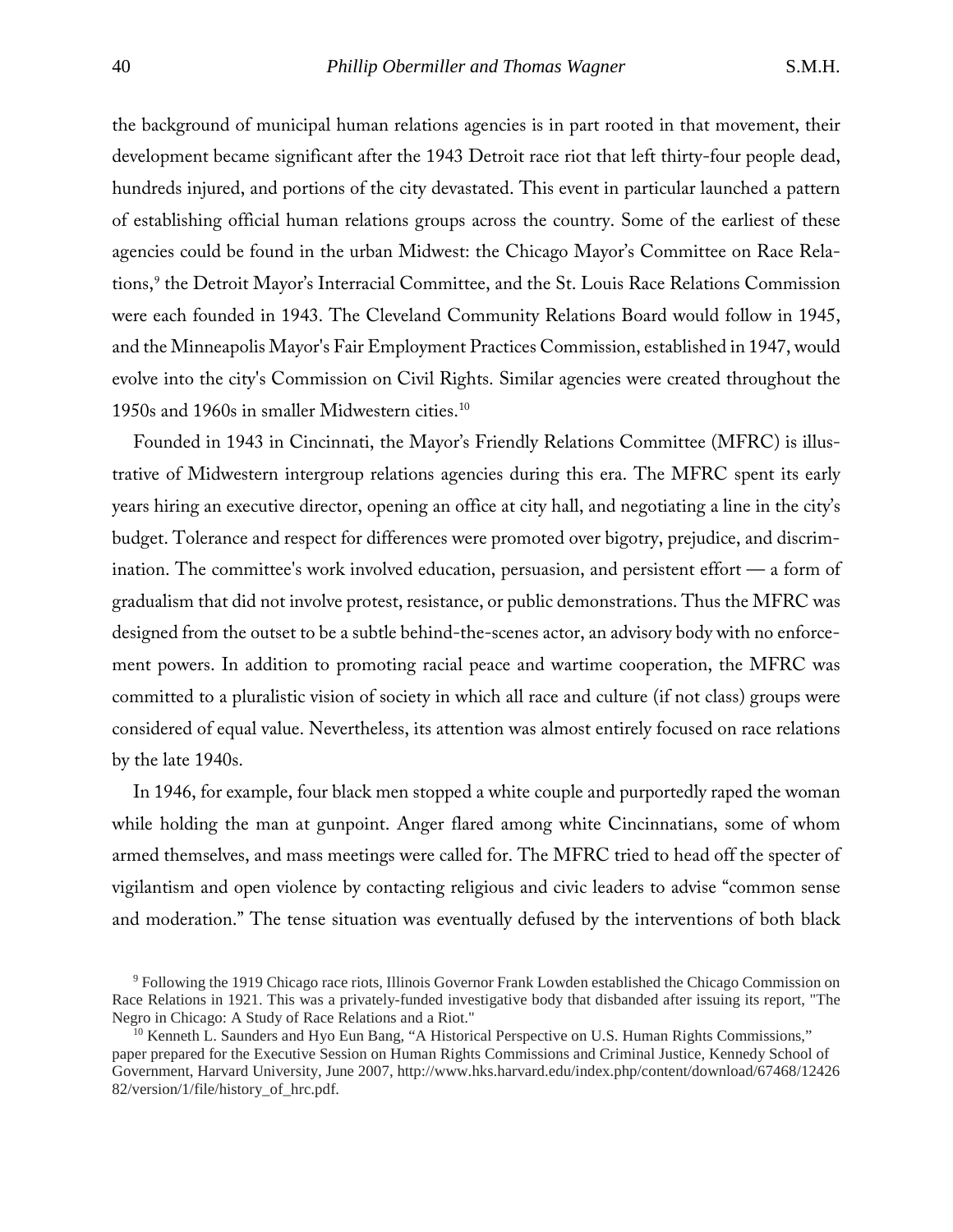and white leaders. The MFRC subsequently conducted a study indicating the local press and radio had added fuel to the racial fires by their "injudicious and even hysterical" reporting on the crime. Executive Director of the MFRC Marshall Bragdon and a board member met with *Cincinnati Enquirer* editor Robert Ferger and *Cincinnati Times-Star* editor Hulbert Taft, eliciting assurances that apparent racial conflicts would be reported with more restraint in the future.<sup>[11](#page-3-0)</sup>

Within five years of its founding, Marshall Bragdon ensured that the MFRC would continue to be a force for racial equality by hiring Virginia Coffey to be the MFRC's assistant director. Although a white director working with a black assistant director was typical for mid-century human relations agencies, hiring a woman for the position, however experienced and capable, was not.[12](#page-3-1) At MFRC Virginia Coffey would expand her already growing record in human relations.

Virginia Keys Jones was born in Wheeling, West Virginia, but raised in Grand Rapids, Michigan, from the age of four, graduating from South High School in 1922. After completing the two-year curriculum in physical education at Western State Normal School (now Western Michigan University), she took a teaching position in Cincinnati's all-black Harriet Beecher Stowe School. The nineteen-year-old grew up knowing few racial restrictions:

I grew up in a small Michigan city where we were one of three Negro families on our block. Our other neighbors were Irish Catholics, Greek Orthodox, Assyrians, and white Protestants of various denominations. The children were all great friends, attaching little importance to race or faith until a childish argument led to some name calling but children's anger cools as rapidly as it rises.<sup>[13](#page-3-2)</sup>

In Cincinnati, however, she discovered she had to "learn her place":

<span id="page-3-0"></span><sup>11</sup> Marshall Bragdon, [1965], "MFRC 1943–965: Story of the Mayor's Friendly Relations Committee of Cincinnati, Ohio. A Pioneer Intergroup Relations Agency," mimeo, Box 2, Judge S. Arthur Spiegel Papers, Archives and Rare Books Library, University of Cincinnati, Cincinnati, OH (hereafter Spiegel Papers). A bracketed date, e.g., [1965], indicates the document is not formally dated, but internal evidence argues for the date shown.

<span id="page-3-1"></span><sup>&</sup>lt;sup>12</sup> Burton Levy, "The Bureaucracy of Race: Enforcement of Civil Rights Laws and Its Impact on People, Process, and Organization," *Journal of Black Studies,* vol. 2, no.1 (1971), 77-105.

<span id="page-3-2"></span><sup>13</sup> Virginia Coffey, "Children Learn Faith From Chums In [sic] Block," *Cincinnati Enquirer*, March 27, 1968, 5. [Note that page numbers given for *Cincinnati Enquirer* articles are those associated with their digital scans for the newspaper's online archive, not the pagination of the physical issue. Digital scans of the *Cincinnati Enquirer* used in this article accessed at https://www.newspapers.com. Some archived newspaper clippings referenced in this article did not provide page numbers.]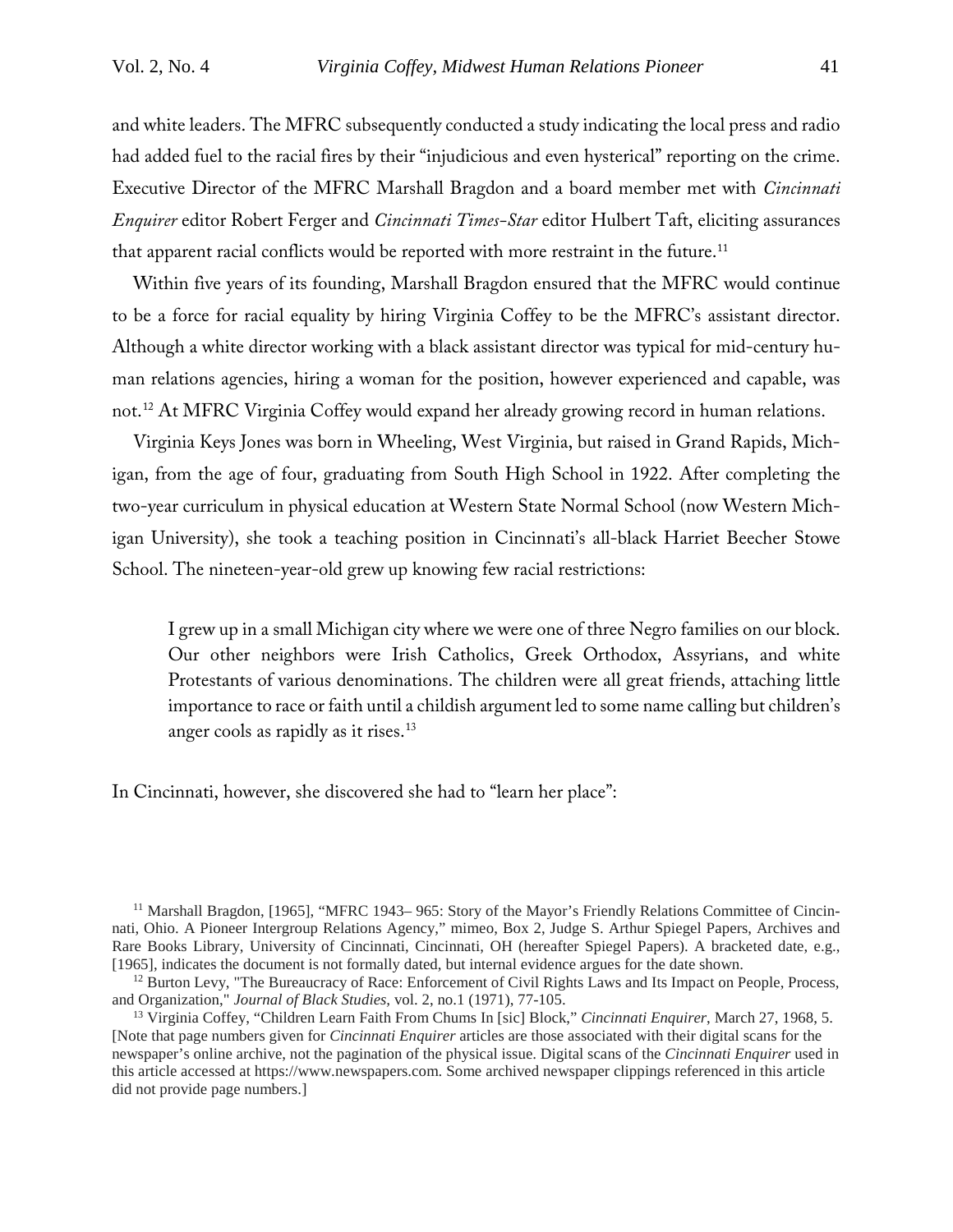It was very humiliating to be singled out as a second-class citizen….Jobs for blacks were scarce. Most parks were closed to blacks. Fun places, such as Coney Island, were off limits. Entering most restaurants and theaters downtown was also taboo. Blacks lived primarily in one neighborhood, with other blacks.[14](#page-4-0)

She joined the local NAACP in an effort to change racial conditions in Cincinnati. Participating in direct actions opposing discrimination, she was pelted with debris and had molasses poured on her hair during a protest at the entrance to Coney Island. On another occasion she and others were verbally abused while trying to buy tickets to a whites-only theater. Her reflection on these early efforts to achieve equality was typically straightforward: "It was worthwhile and justifiable, because we are American citizens."[15](#page-4-1)

While at the Stowe School (1924-1926) she learned the value of presenting positive role models to students from the school's founder and principal Jennie D. Porter, a stratagem she would later apply in her human relations work[.16](#page-4-2) She also learned the school had no gym or dedicated space for physical education classes. Believing it would be a better match for her skills, she moved to another institution serving black children in the city's West End, the YWCA. She served the "Y" for fifteen years, first as the Girl Reserve secretary (1926-1931) and then as executive secretary of the West End branch (1932-1941).<sup>[17](#page-4-3)</sup>

The YWCA's Girl Reserve aimed to help girls of different races and ethnicities develop wellbalanced personalities, grow physically, and advance in social responsibility.[18](#page-4-4) Mirroring the Girl Scouts, by the early 1920s the Girl Reserves had a handbook, uniforms, and badges of achievement. As Girl Reserve secretary, Virginia Jones showed an early interest in promoting better human relations by establishing a Girl Reserve Club at Holy Trinity Church in the West End. In her

<span id="page-4-0"></span><sup>14</sup> "Virginia Coffey", unattributed newspaper item dated January 16, 1988, in clipping file, Virginia Coffey Papers, 1935-1984, Cincinnati History Library and Archives, Cincinnati, OH (hereafter cited as Coffey Papers).

<sup>15</sup> Ibid.

<span id="page-4-2"></span><span id="page-4-1"></span><sup>&</sup>lt;sup>16</sup> "Biographical Data," Box 1, Coffey Papers; "Harriet Beecher Stowe School" description posted by the Cincinnati History Library and Archives, http://library.cincymuseum.org/aag/history/stoweschool.html.

<span id="page-4-3"></span><sup>&</sup>lt;sup>17</sup> Interview of Virginia Coffey by Stephanie Corsbie, Cincinnati History Library and Archives, Cincinnati Women Working Audio Collection, Mss AT, Interview 4, [1980] (hereafter cited as Cincinnati Women Audio Collection); "Virginia Coffey," biography posted by the Cincinnati History Library and Archives, accessed online at http://library.cincymuseum.org/aag/bio/coffey.html. 18 See, for example, Nancy Marie Robertson, *Christian Sisterhood, Race Relations, and the YWCA, 1906 – <sup>1946</sup>*

<span id="page-4-4"></span><sup>(</sup>Urbana, IL: University of Illinois Press, 2007).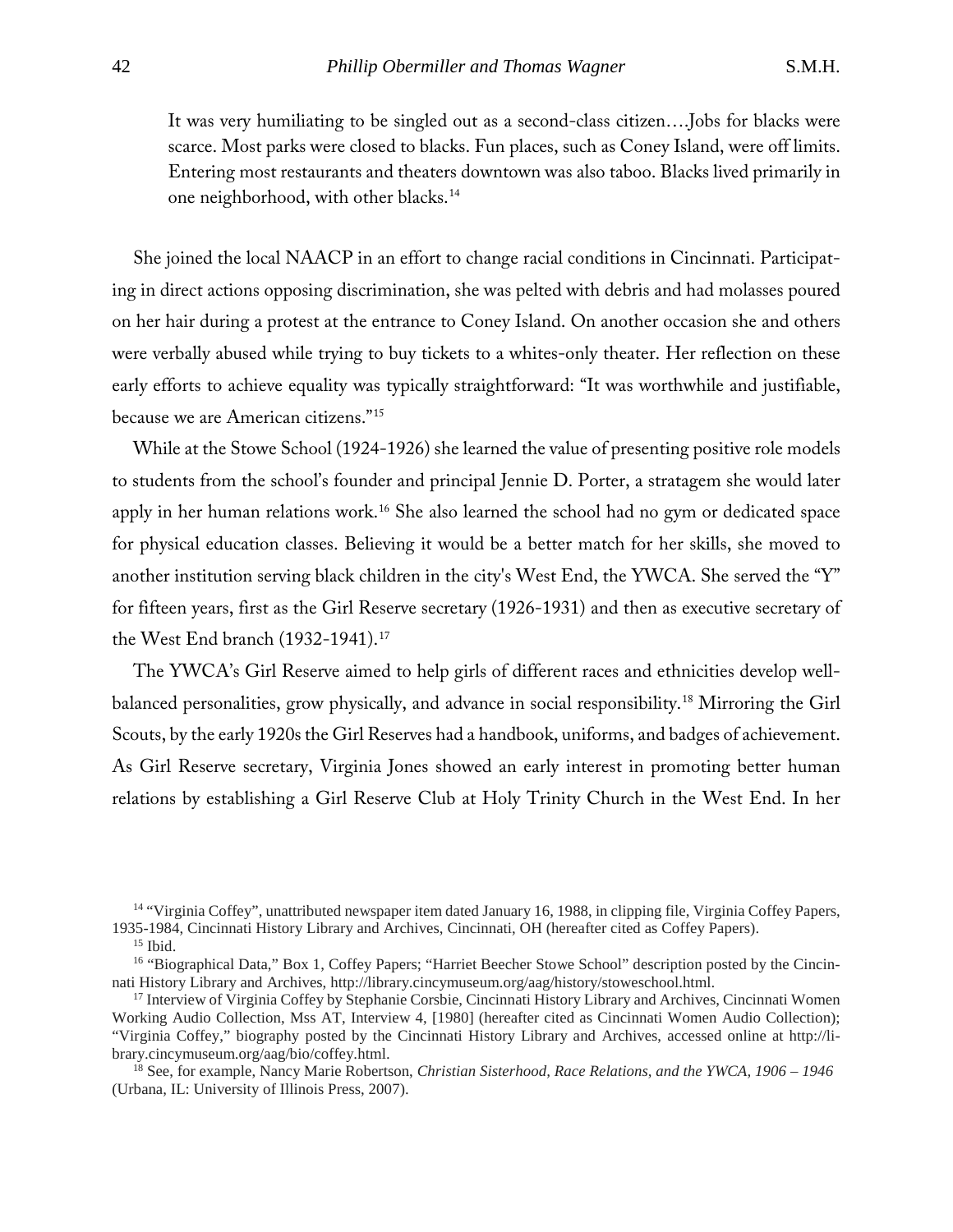words, "This is the first Catholic Girl Reserve Club in the city and certainly means a step forward in breaking down religious prejudices."[19](#page-5-0)

This pattern continued after she became executive secretary. At one point she was asked to investigate reports of racial tensions in a Girl Reserve Club in suburban Loveland, Ohio, well outside the city limits of Cincinnati. She found the girls getting along without rancor, but traced the misgivings to some of their parents. "After a discussion with the entire club, each girl promised to go home and interpret the Girl Reserve program to her parents," she reported. "It is hoped then that all difficulties will be resolved."[20](#page-5-1)

Jones learned important administrative skills during her fifteen years at the YWCA. As was the practice at the time, she ended her reports with a section headed "Numerical" or "Summary," in which she presented quantitative data backing up the qualitative reports she submitted. Virginia Jones would continue to rely on fact-based decisions and evaluations throughout her career. In addition, upon becoming executive secretary of her branch she began upgrading job descriptions and consolidating responsibilities among her staff. Apparently based on prior experience, Jones was aware of the importance of a clear administrative structure for the success of an organization.<sup>[21](#page-5-2)</sup>

After marrying William A. Coffey in 1941, Virginia Coffey took a sabbatical from her professional career, but was by no means idle. First working as a volunteer, she later became a religious educator and youth worker at Carmel Presbyterian Church (1943-1945) where she started the first black Girl Scout troop in Cincinnati.<sup>[22](#page-5-3)</sup> This troop soon became a model for others, and Coffey was hired to become the Girl Scouts' first black field director (1945-1948). This provided her another opportunity to work for social change:

I was supervising the black leaders and the black Girl Scouts, and as I say, there had been no black Girl Scouts before so no programs were integrated. I set up a committee and we decided we were going to change all of this. We set up a five-year plan … in less than five years the whole program was integrated.<sup>[23](#page-5-4)</sup>

<span id="page-5-1"></span><span id="page-5-0"></span><sup>&</sup>lt;sup>19</sup> Virginia K. Jones, "Girl Reserve Secretary's Report, February 1930," Box 36, YWCA Records, Cincinnati History Library and Archives, Cincinnati, OH (hereafter cited as YWCA Records).

<sup>20</sup> Virginia K. Jones, "Annual Report -1936," Box 37, YWCA Records.

 $21$  Ibid.

<span id="page-5-4"></span><span id="page-5-3"></span><span id="page-5-2"></span><sup>&</sup>lt;sup>22</sup> Virginia Coffey interview manuscript, Cincinnati History Library and Archives, Adeline Harris Collection, interview 10, 1980 (hereafter cited as Harris Collection). 23 Ibid.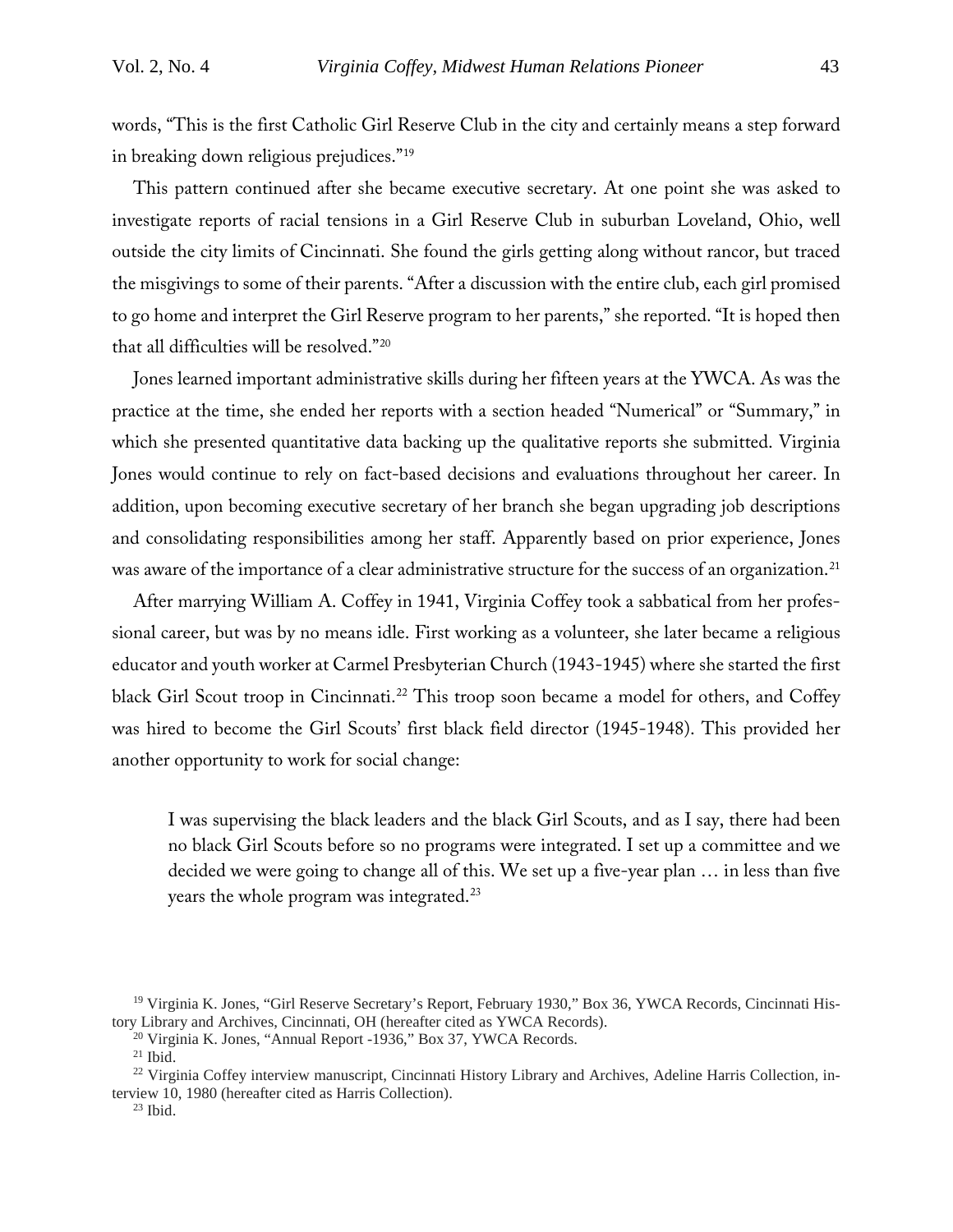This was not an easy accomplishment, however, eliciting opposition from parents and Girl Scout officials alike. A big event in the scouting year was the annual summer outing at a local amusement park, Coney Island, involving travel from downtown to the park on the riverboat, *Island Queen*, both of which barred blacks. Scouting officials came to Coffey and asked her to take her 100 or so black Girl Scouts to a city park while some 1,000 white scouts went to Coney Island aboard the *Island Queen*. Coffey responded: "I have nothing to do with the numbers. You make a decision about what your program is. If your program is for all girls in Cincinnati, then you decide which programs you want to continue and which ones you need to change."<sup>[24](#page-6-0)</sup> The trip to Coney Island was permanently cancelled, and Cincinnati's Girl Scouts began holding a single outing for girls of both races in an integrated public park[.25](#page-6-1) Coffey's efforts apparently did not abate, because in 1949 the Girl Scouts of Cincinnati announced it would allow all girls "regardless of race" to attend its summer camp in Fosters, Ohio. [26](#page-6-2) Years later Coffey reflected on these experiences:

Admittance of blacks to public places of amusement, like skating rinks or Coney Island (the city's pride and joy) were closed to us. Nor could we ride on the "Island Queen," the big excursion boat that took you up to Coney, thus enabling you to spend a glorious day getting to and from the park. But, before we could change that policy the boat burned down. The city was covered with sadness at the death of their dear "Island Queen," but we blacks laughed; we didn't miss it.<sup>[27](#page-6-3)</sup>

MFRC director Bragdon heard of Coffey's pioneering work in scouting and walked across Ninth Street to the Girl Scout office facing city hall to ask if she would be interested in becoming the assistant director of the MFRC. Coffey remembered: "I was very intrigued at that time, because all along we were breaking down barriers and creating fellowship and friendship among people of all races and of all faiths. This was a major motivation and it impressed me that a city agency had such objectives. So, I went."[28](#page-6-4) These two Midwesterners (he was raised in Saint Paul, Minnesota,

 $24$  Ibid.

<span id="page-6-1"></span><span id="page-6-0"></span><sup>25</sup> Victoria W. Wolcott, *Race, Riots, and Rollercoasters: The Struggle Over Segregated Recreation in America* (Philadelphia: University of Pennsylvania Press, 2012).

<sup>26</sup> "Girl Scouts Camp Open to All Races," *Cincinnati Post*, June 23, 1949.

<span id="page-6-4"></span><span id="page-6-3"></span><span id="page-6-2"></span><sup>&</sup>lt;sup>27</sup> Virginia Coffey, "Civil Rights and Intergroup Relations Institutions in Cincinnati," Black History Lectures, Cincinnati Historical Society, January 19, 1987, Box 11, US-15-01, Cincinnati Human Relations Commission Records, Archives and Rare Books Library, University of Cincinnati, Cincinnati, OH (hereafter cited as CHRC Records).

<sup>28</sup> Coffey interview, Harris Collection.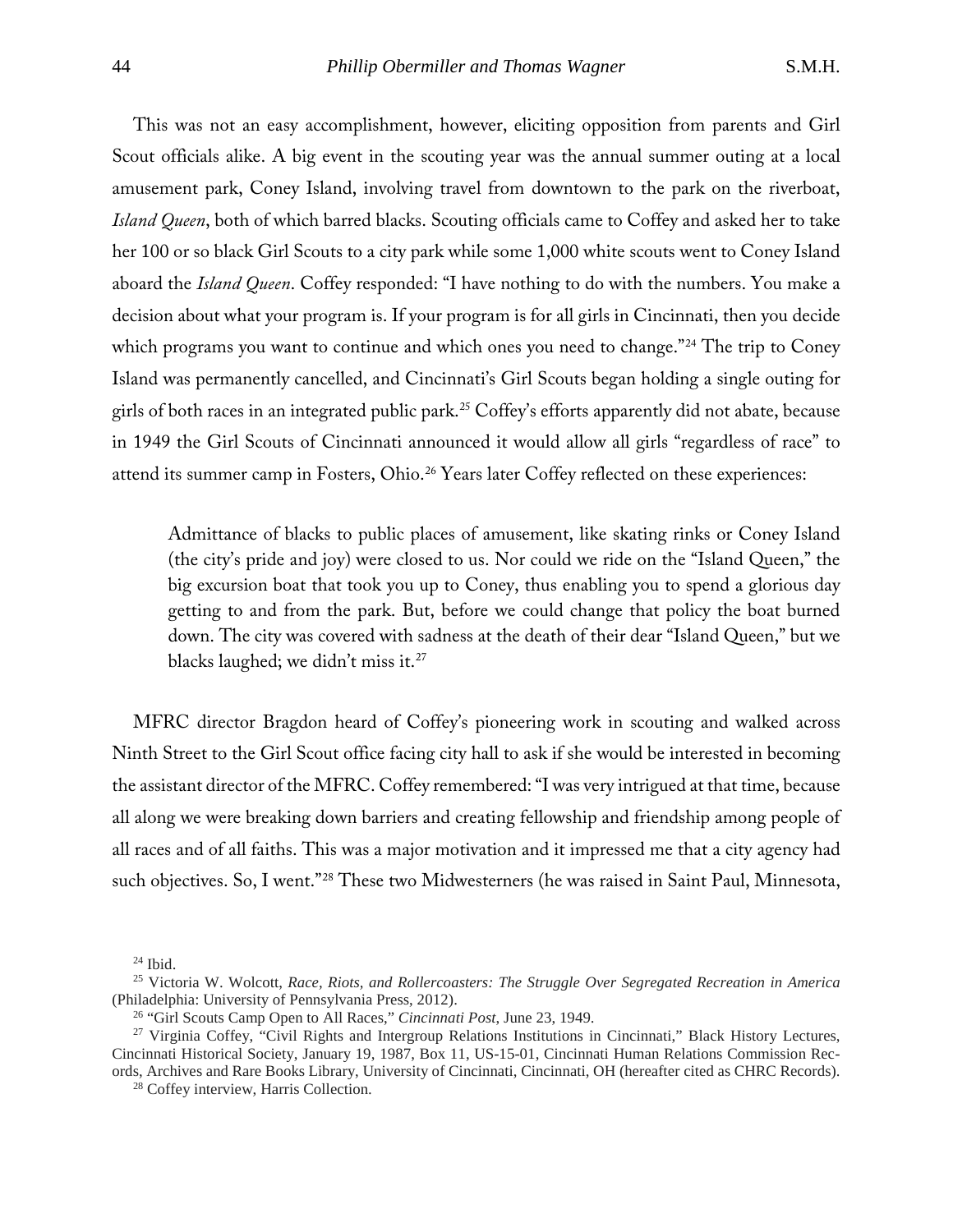she in Grand Rapids, Michigan) would work well together in Cincinnati where the MFRC's approach to race relations combined moderation with determination.[29](#page-7-0)

Upon arriving at the MFRC in 1948 Coffey set about writing a column titled "Speaking Out on Race Relations" for local newspapers, and speaking on human relations topics before civic and religious groups, social clubs, business organizations, and PTAs.<sup>[30](#page-7-1)</sup> One notable invitation came in 1952 from the Urban League/Brough Community Association in her hometown of Grand Rapids. Subsequent to her keynote speech Mayor Paul Goebel appointed a Human Relations Study Committee, which resulted in the establishment of the Grand Rapids Human Relations Commission in 1955.<sup>[31](#page-7-2)</sup> Eleven years later Eugene Sparrow would move from his position as acting director of the Cincinnati Human Relations Commission to that of executive director of the Grand Rapids Human Relations Commission.[32](#page-7-3)

In addition to many public venues, Virginia Coffey often used her Walnut Hills home to promote racial understanding. In one instance sixteen delegates from the 1950 World Youth Assembly visited Cincinnati where African members of the delegation experienced discrimination firsthand. Coffey invited the delegation to her home where the delegates posed some difficult questions about racism in America to a gathering of black residents she had also invited. "Bad things do happen here," the delegates were told, "but more and more white Americans are helping us to fight and right these wrongs."[33](#page-7-4) Coffey and Bragdon went on to leverage this experience by repeating the visitors' hard questions to local audiences, providing listeners the opportunity to, in the words of the poet Robert Burns, "see ourselves as others see us."

<span id="page-7-0"></span><sup>29</sup> Bragdon was a native Minnesotan who attended Mechanics Arts High School in St. Paul. See "Marshall Bragdon Papers, 1923-1981," Amistad Research Center, Tulane University, http://amistadresearchcenter.tulane.edu/ archon/index.php?p=collections/findingaid&id=215&q=&rootcontentid=83226.

<span id="page-7-1"></span><sup>30</sup> The *Cincinnati Enquirer* archival search engine returned 1,676 hits on "Virginia Coffey" for that newspaper alone, most of them announcements of meeting participation, panel presentations, or talks given by Coffey between 1948 and 1963.

<span id="page-7-2"></span><sup>31</sup> "Cincinnati Woman Official To Talk to Urban League," *Grand Rapids Press*, August 26, 1952; See also "About The Community Relations Commission" posted on the City of Grand Rapids website, http://grcity.us/administrative-services/diversity-and-inclusion/Documents/Community%20Relations%20Commission/CRC%20RE-PORT%202012.pdf

<span id="page-7-4"></span><span id="page-7-3"></span><sup>32</sup> "Sparrow, Leaving Sees Race Progress," *Cincinnati Enquirer* August 15, 1966, 31. Both the MFRC and the GRHRC would experience organizational crises and undergo parallel reorganizations in the 1960s, the former becoming the Cincinnati Human Relations Commission and the latter becoming the Grand Rapids Community Relations Commission.

<sup>33</sup> Bragdon, "MFRC 1943– 1965," Spiegel Papers.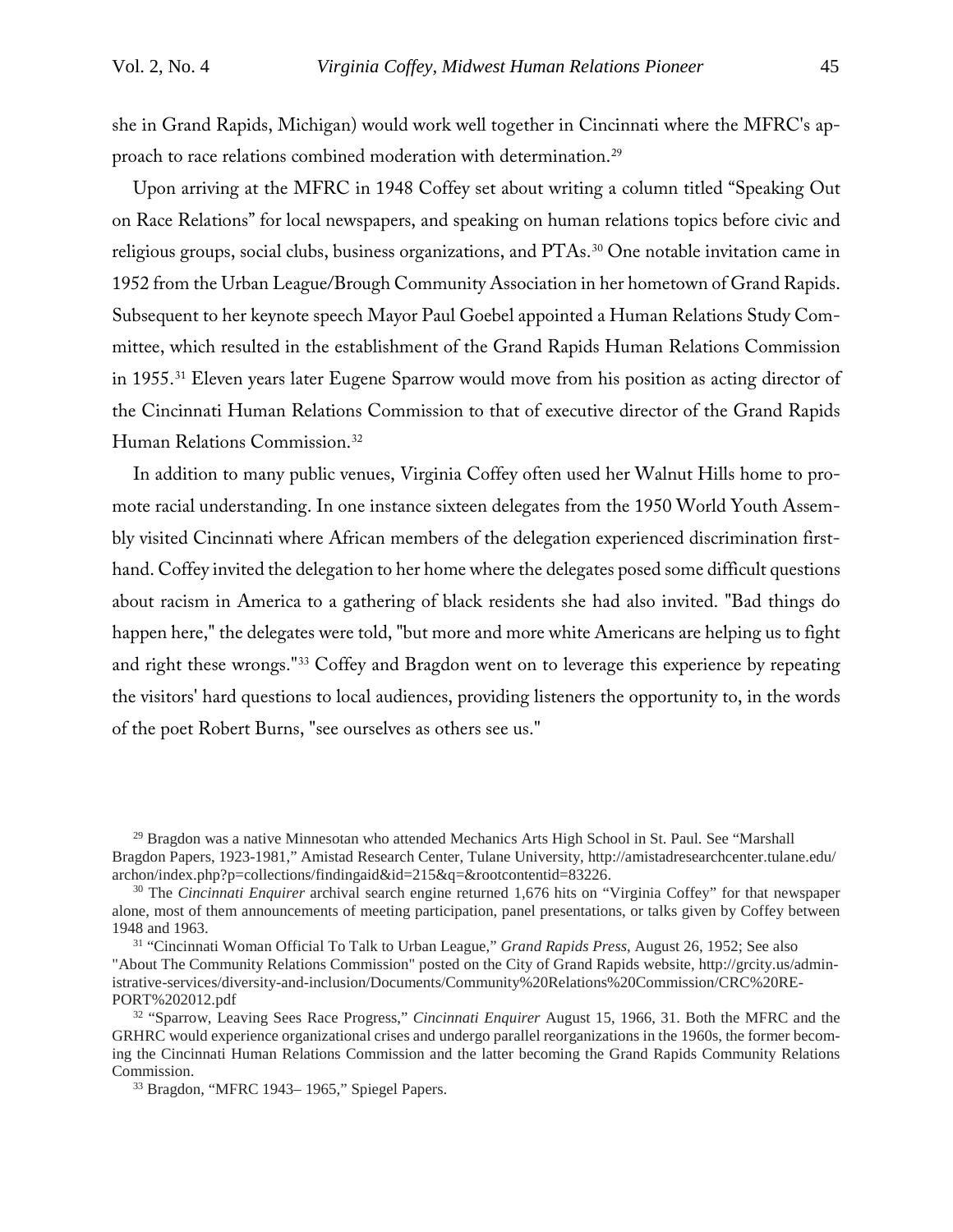The prestigious Cincinnati Woman's Club (WCC) began considering the admission of black members as early as 1915 but did not do so for more than three decades. The all-white club had an active Race Relations Committee beginning in 1927 and in the 1940s founded Fellowship House, an integrated organization aimed at promoting interracial and ecumenical cooperation. Virginia Coffey was an active participant in programs at Fellowship House and was among the first black women admitted to full membership in the Woman's City Club.[34](#page-8-0) In 1961 she would be the featured speaker on race relations at a luncheon hosted by the WCC.<sup>[35](#page-8-1)</sup>

Her background in teaching and youth work often took her into the public schools. Mindful of her days at Stowe School, Coffey decided to, as Marshall Bragdon noted, "raise the sights" of black students by recounting "Negro success stories." She visited schools across the city on this mission, at the same time working with assistant school superintendent Wendell Pierce to identify and encourage black classroom teachers to seek promotion to administrative posts such as principal, thereby becoming role models for higher achievement in education.[36](#page-8-2)

Coffey's repertoire of success stories grew to include those of an X-ray technician, a city engineer, a beautician, a fireman, and an architect, to name a few. Under Coffey's aegis, Bloom Junior High students put on a play posing student actors as prospective dropouts who were encouraged to stay in school by other black students portraying adults who had stayed in school and "made it." At the play's end the real-life counterparts of the "successful adults" in the play walked on stage and told their stories. In Bragdon's words, "Their presence and remarks were a hit, making 'opportunity' seem a bit more than a word."[37](#page-8-3)

Those who knew her describe Coffey as "genuine" and "friendly" but with deep convictions underlying her cordiality; her integrity and profound moral engagement earned the respect of colleagues and critics alike. Coffey was willing to negotiate, but as one colleague noted, "She's a good one to have on your side of the conference table."[38](#page-8-4)

While at the Mayor's Friendly Relations Committee, for instance, Coffey became involved in ending the system of designating days as "blacks only" and "whites only" at public swimming pools.

<span id="page-8-1"></span><span id="page-8-0"></span><sup>34</sup> Andrea Tuttle Kornbluh, *Lighting the Way…The Woman's City Club of Cincinnati 1915-*1965 (Cincinnati: Woman's City Club, 1986); See also Andrea Tuttle Kornbluh, "Woman's City Club: A Pioneer in Race Relations," *Queen City Heritage* (Summer 1986).

<sup>35</sup> "Woman's City Club To Hear Virginia Coffey," *Cincinnati Enquirer,* November 16, 1961, 72.

<span id="page-8-4"></span><span id="page-8-3"></span><span id="page-8-2"></span><sup>36</sup> Bragdon, "MFRC 1943– 1965," Spiegel Papers.

 $37$  Ibid.

<sup>38</sup> Margaret Josten, "No-Nonsense Beliefs Mark CHRC Chief," *Cincinnati Enquirer*, January 5, 1968, 1.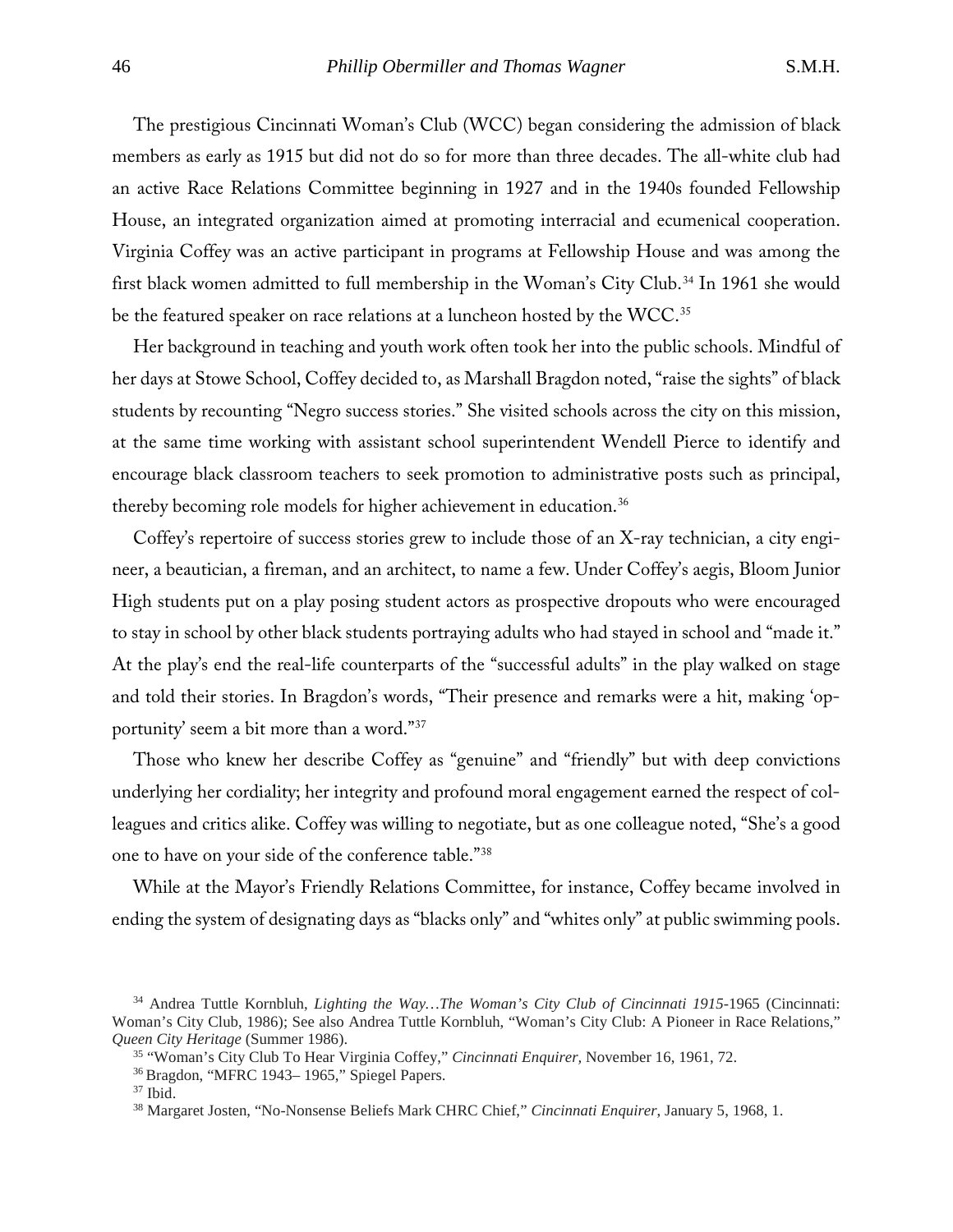The mayor had sent a group of white protesters, who were demanding the "separate but equal" policy be maintained, to the MFRC. Coffey's account of the incident is worth quoting in full:

They burst into the office loud and furious, demanding to see the director. The secretary told them Mr. Bragdon was out but the assistant director was in, and perhaps she could help them … When they saw me they came to a screeching halt. Having heard all their commotion when they came in, I rose from my desk, most courteously led them to our large conference table, seated them and then asked if I could help them. The angry leader, puffing furiously on her cigarette, blurted out their complaint, repeating over and over, "We're taxpayers and we demand that those colored people be kept out of our pool on our day." The others joined in, agreeing with their leader.

I sat there quietly and let everyone in the group fuss and cuss, and vent their anger. Then, when they finally finished, I said: "You say you are homeowners and taxpayers? Well you know, my husband and I are property owners too. It's interesting – when we go down to the courthouse to pay our taxes, the man in the collector's window doesn't pay any attention to the color of the hand that puts the money down, he just looks at that tax form to see the amount of money due, then he counts the money to see if the amount is correct. If so, he just stamps it paid, hands me my receipt, and I go on my way. So you see, *we* pay for your playground and your swimming pool *too*, therefore I see no reason that either you or I should swim on a particular day."

Everybody sat in silence pondering what I said. Finally, the leader put out her cigarette, smiled for the first time, and leaning toward me she said, "Say, you're educated, ain't yah?" I couldn't help but smile as I replied, "Well, I've got a little bit." Then she said, "You win. We don't like it and we never will, but I guess there isn't anything we can do about it, so we'll go." And that was the end of separate swimming days at Owl's Nest and all of the rest of the public playground pools in the city. The Recreation Commission quietly abolished the policy of separate days.[39](#page-9-0)

From 1957 on Coffey served as a board member and then secretary of the National Association of Intergroup Relations Officials (NAIRO). In 1960 the MFRC hosted NAIRO's annual meeting

<span id="page-9-0"></span><sup>&</sup>lt;sup>39</sup> Virginia Coffey, "Civil Rights and Intergroup Relations," CHRC Records.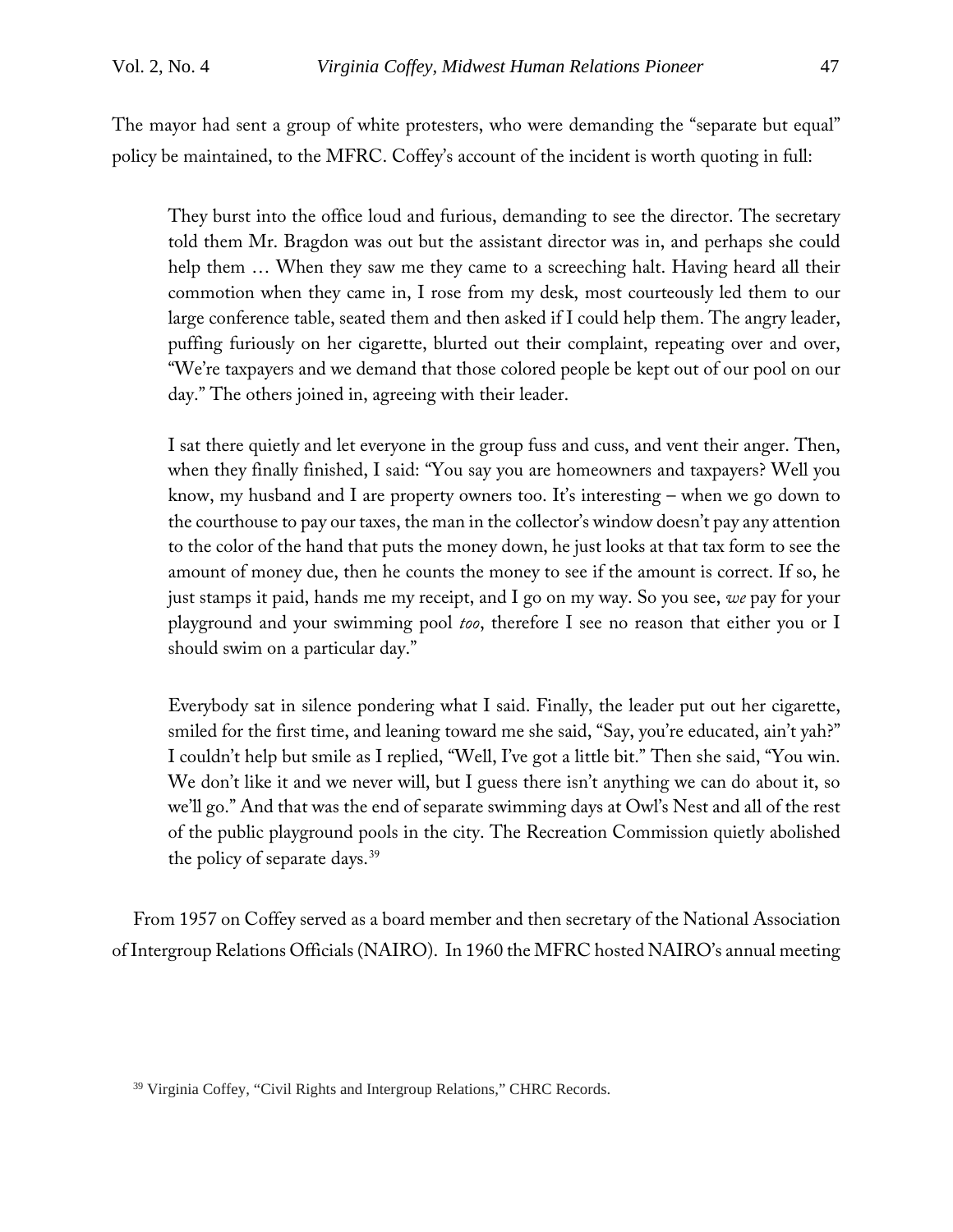where Coffey presided over a general session attended by officials from across the Midwest including Chicago, Cincinnati, Cleveland, Grand Rapids, Kansas City, Milwaukee, and Youngstown.[40](#page-10-0) The following year her reputation moved beyond the national to the international through an invitation to consult on race relation issues for the Standing Councils of Social Service in England. She visited seven British cities that were experiencing high levels of immigration from former colonies in Africa. In addition to helping the cities identify and ameliorate causes for racial strife, Coffey noted that she "placed high value on the supporting role of municipal government, and the teamwork of paid staff and citizen volunteers" in defusing tense racial situations.<sup>[41](#page-10-1)</sup> In short, she was promoting the MFRC model in England.

In 1963 Virginia Coffey resigned after more than fourteen years of staff service to the MFRC. Feeling isolated in the bureaucratic confines of city hall, she told an interviewer:

I felt we didn't really know what was happening and couldn't *feel* what was happening. It was like we were sitting up there in an Ivory Tower and that everybody was out there suffering and having all kinds of problems and we'd try to advise them. We weren't a part of it, so we didn't know. I had the conviction I wanted to get out there with the populace.<sup>[42](#page-10-2)</sup>

She worked as the community relations supervisor for Seven Hills Neighborhood Houses (1963- 1965), before becoming the executive director of Memorial Community Center where she served for two-and-a-half years (1965-1968).<sup>[43](#page-10-3)</sup> During this time she got the grassroots experience she was seeking in the city's low-income black and Appalachian neighborhoods such as the East End, the West End, and Over-the-Rhine.

On February 8, 1968, Virginia Coffey returned to city hall to become the first African American woman to serve as executive director of the Cincinnati Human Relations Commission (CHRC), the successor to the Mayor's Friendly Relations Committee. A front page article in the *Cincinnati Enquirer* described her as having "a pleasant face and easy laugh" combined with "a no-nonsense

<span id="page-10-0"></span><sup>40</sup> National Association of Human Rights Officers, "Looking Ahead in Intergroup Relations," program for 1960 annual meeting, Box 2, Coffey Papers; "Cincinnati Plans Meeting of Race Relations Group," *Cleveland Call & Post*, September 10, 1960, Box 2, Coffey Papers.

<span id="page-10-1"></span><sup>&</sup>lt;sup>41</sup> Virginia Coffey, "England's New Racial Problems and Remedial Efforts as Seen by an American Intergroup Specialist," mimeo report, 1961, Box 24, Cincinnati Urban League Records, Cincinnati History Library and Archives, Cincinnati, OH; "Mrs. Coffey To Speak," unattributed newspaper clip dated June 21, 1962, clipping file, Coffey Pa-

<span id="page-10-3"></span><span id="page-10-2"></span>pers.42 Interview of Virginia Coffey by Stephanie Corsbie, Cincinnati Women Audio Collection. 43 Josten, "No-Nonsense Beliefs."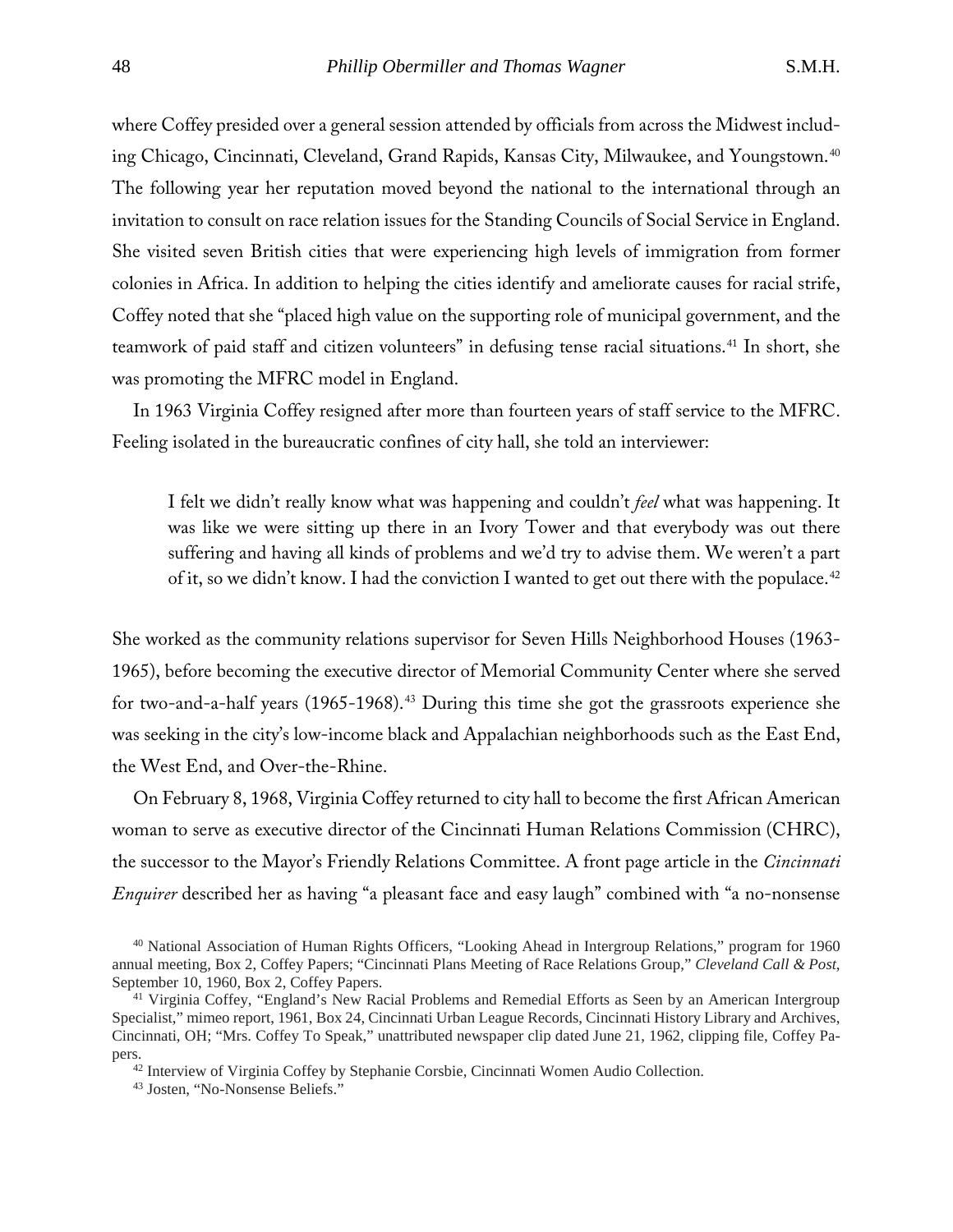drive to accomplish whatever job may be at hand." In the same article a colleague noted he had seen "her tough facts-and-figures stance devastate more than one surface-type argument."[44](#page-11-0)

Coffey had been executive director for less than two months when racial tensions in Cincinnati escalated following the April 4 assassination of Dr. Martin Luther King. An April 8 memorial service in Cincinnati's Avondale neighborhood was orderly until a black man trying to prevent his liquor store from being robbed accidentally shot and killed his wife. Rumors circulated that his wife was killed by white police officers, and the ensuing riot lasted until April 12. Despite a curfew and the presence of some 1,500 National Guard troops, seventy fires were set, two people were killed, many were injured, and hundreds were arrested.

Throughout this time Virginia Coffey and her deputy director, Thomas Garner, represented the CHRC both in city hall and among Avondale Community Council (ACC) members. After the King assassination schools across the city began closing. On behalf of Mayor Eugene Ruehlmann, who was nervous about "putting all those children on the street," Coffey phoned Dr. Paul Miller, superintendent of schools, requesting he not allow this to happen.<sup>[45](#page-11-1)</sup> Miller responded that the decision had been made by individual principals who were already being faced with "unruly" students and others engaged in hallway sit-ins in honor of King. Coffey wondered aloud whether principals and staff "might not be ingenious enough to plan memorial programs for the day, with students doing the planning, performing, etc."[46](#page-11-2) Nevertheless the school closings went on, putting students on the streets.

Coffey and Garner continued to mediate between the city, the Avondale Community Council, the West End Community Council, and unnamed "groups of militants." Their advice on behalf of the CHRC was sought by the mayor, various city council members, the safety director, police chief, city manager, city solicitor, and National Guard officers. When local white clergy announced a "Sympathy March" in Avondale, demonstrating their sorrow at Dr. King's death, and scheduled it to coincide with the black-only memorial service for him, four representatives of the CHRC, including Coffey, let them know "very emphatically" that "their March would not be welcomed."<sup>[47](#page-11-3)</sup>

While clerical staff maintained the CHRC office on "Black Monday," the day of the King memorial service in Avondale, other staff and board members were in the West End, Mt. Auburn,

 $44$  Ibid.

<span id="page-11-3"></span><span id="page-11-2"></span><span id="page-11-1"></span><span id="page-11-0"></span><sup>45</sup> "Chronicle of CHRC's Involvement On [sic] Racial Disturbance April 4 – 12, 1968," unsigned, undated mimeo, Box 7, CHRC Records.

 $46$  Ibid.

<sup>47</sup> Ibid.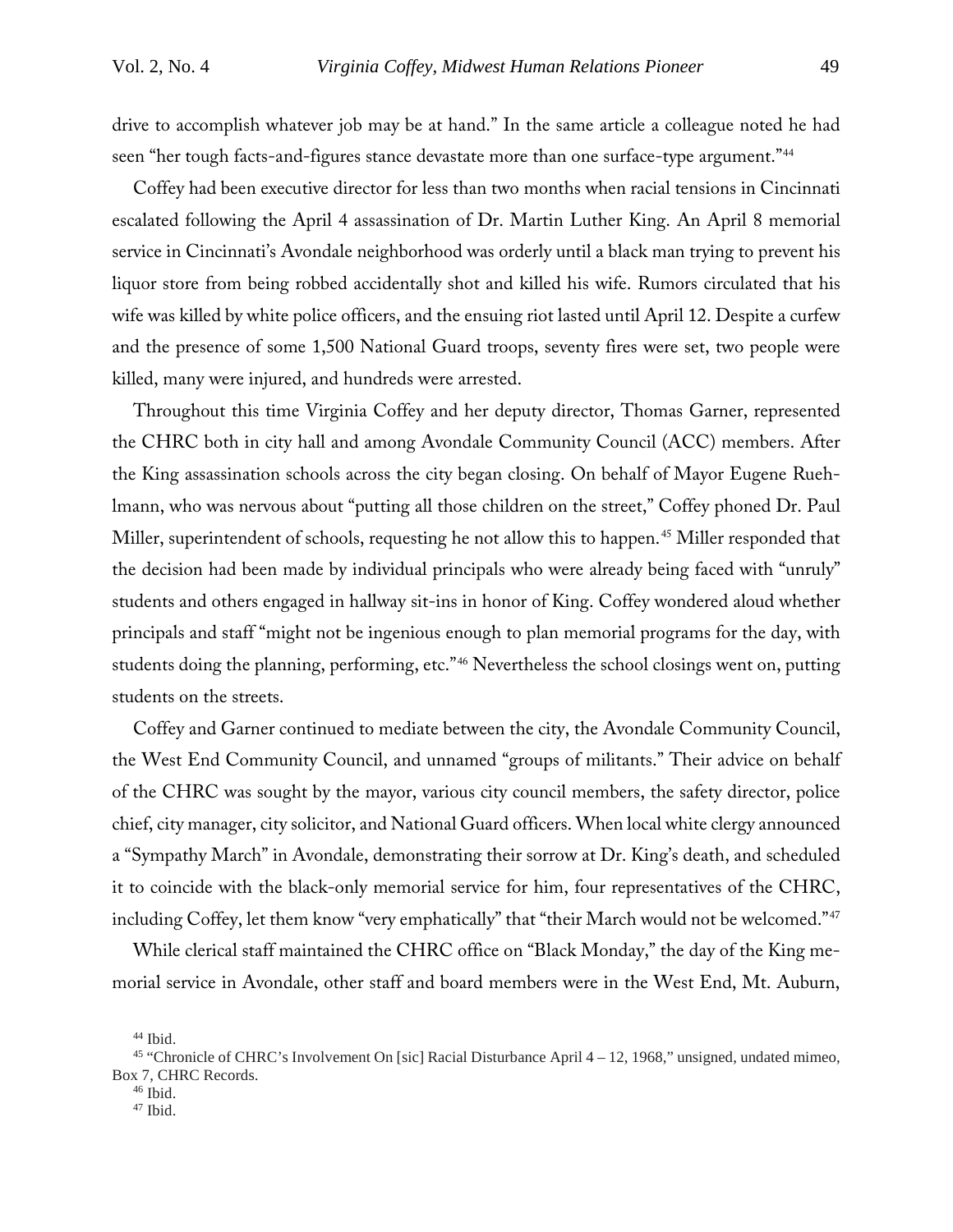Walnut Hills, and Avondale monitoring conditions in each neighborhood. Thomas Garner attended a briefing for black police officers assigned to the memorial service. Coffey and Garner met at the office of the Avondale Community Council with two black CHRC board members and attended the memorial service with them. She was very complimentary of the ACC's security guards, made up of citizens who tried to maintain order by directing traffic, helping disperse the crowd, and protecting neighborhood businesses. But their efforts were in vain because the shooting at the liquor store occurred just after the memorial service concluded:

Shortly afterward, [ACC officer] Clyde Vinegar took Mrs. Coffey by the hand, approached [police] Specialist Hill, and indicated he should call in the police stationed just outside of the area; that things had gotten out of hand, and people could no longer be controlled. Specialist Hill made the call and Mrs. Coffey and Tom Garner left. As they left heavy billows of smoke were coming from [the intersection of] Rockdale and Reading Road and people were moving from the area fast.<sup>[48](#page-12-0)</sup>

Led by Coffey, CHRC staff and board members did what they could to intervene in a tense situation over which they ultimately had no control. An internal memo, while not completely objective, summarized the CHRC's activities in the tumultuous times of April, 1968, in glowing terms:

CHRC's involvement was significant and timely. Board and staff assisted city officials in arranging communication between them and community leaders; served as a consultant to the Mayor, school superintendent and others. Also were active participants in Negro community program[s]; issued statements to press when necessary; received complaints. In so doing, confidence in the agency is growing and a positive image is being achieved.<sup>[49](#page-12-1)</sup>

Apparently Coffey also projected a positive image. Her steady demeanor during and after the riot impressed the city council's Republican majority who, in late 1968, began considering her for an appointment to fill a recent vacancy on city council. Coffey let it be known she was not interested in the appointment. $50$ 

<sup>48</sup> Ibid.

<span id="page-12-2"></span><span id="page-12-1"></span><span id="page-12-0"></span><sup>49</sup> Virginia Coffey, "City Manager's Meeting at St. Edmund's Camp," 1969 memo to Cincinnati City Manager Richard Krabach, mimeo, Box 7, CHRC Records.

<sup>50</sup> "Two Prominent Negroes Eyed For Council Post," *Cincinnati Enquirer,* November 11, 1968, 1.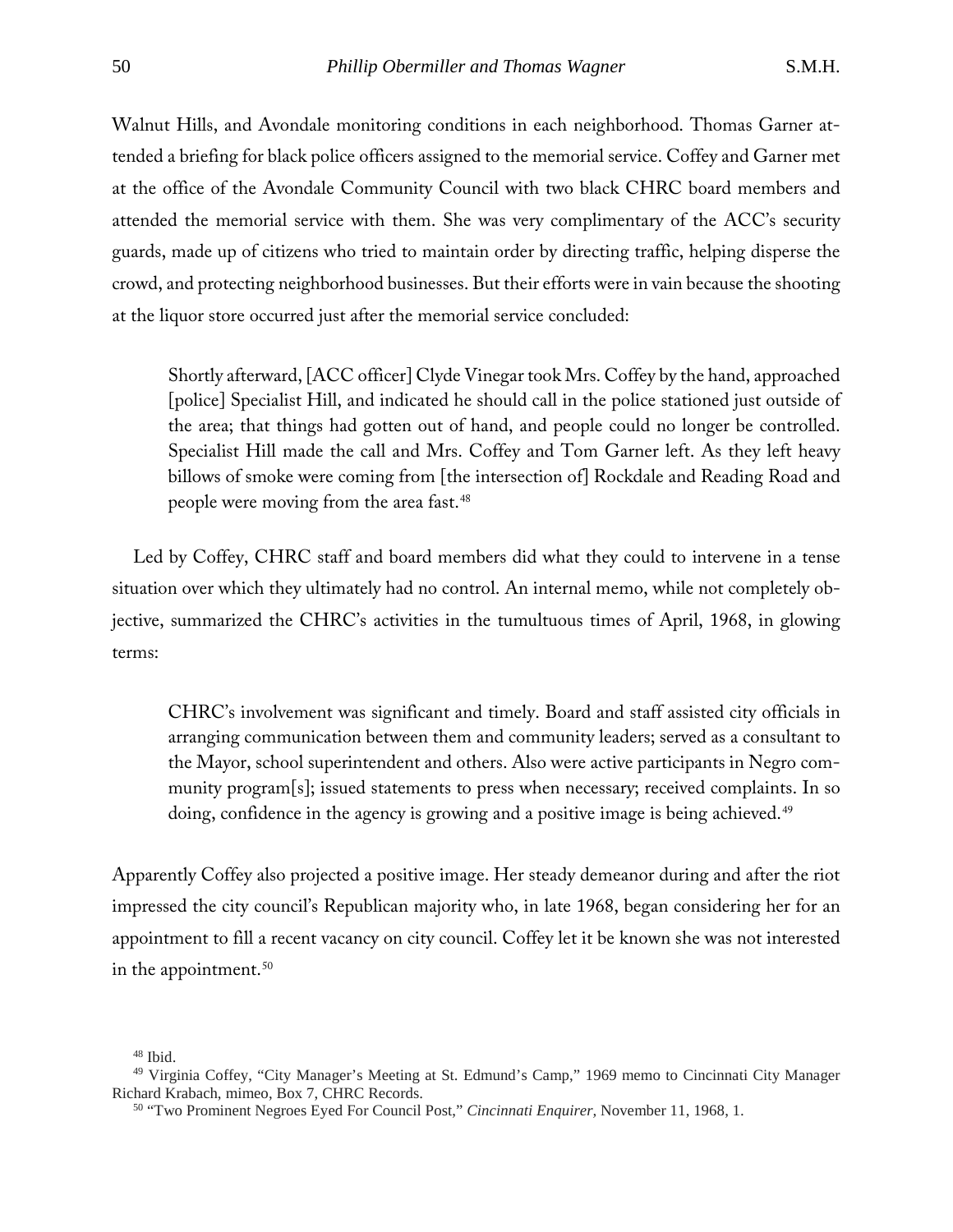In the closing months of the decade Coffey turned her attention to reorganizing the commission into five divisions: Community Relations, Education, Employment, Land Use, and Law. Within each division were three to seven committees tasked with a) "advising and consulting" (e.g., with unions and contractors on hiring practices); b) "participating" (e.g., studies, research, publications); c) "training" (e.g., public speaking, sensitivity training for police and firefighters); and "observing" (e.g., sending representatives to meetings of the school board or the Community Chest). Coffey also sought additional staff to implement this new structure, particularly field workers who would focus on the predominantly black neighborhoods of the West End, Over-the-Rhine, Mt. Auburn, Avondale, Walnut Hills, and Evanston.<sup>[51](#page-13-0)</sup>

As early as 1971 Coffey identified good police-community relations as "the most pressing need in every urban center in the country."[52](#page-13-1) The plan she devised foreshadowed the nationally recognized Cincinnati Police Division's community relations collaborative agreement entered into in 2002:

[CHRC field staff would arrange] conferences or meetings between citizens and city officials to deal with racial matters having tension and conflict potential. The abrasive relationship between the police and minority communities is a major and explosive source of grievance and tension. Field staff must do everything possible to bridge the gap between neighborhood people and police. This can be done by organizing and staffing small inti-mate meetings between police on the beat and grass roots people.<sup>[53](#page-13-2)</sup>

Under Virginia Coffey's direction the CHRC board was expanded to its former complement of eighteen and the staff grew from five to fourteen by 1973. One of Coffey's efforts as executive director was to reinvigorate the organization's waning attention to the city's Appalachian community. Aware of Marshall Bragdon's efforts in this regard over the two previous decades, she converted his social service approach into an empowerment strategy.

Nearly ten years after sponsoring an inaugural conference on southern migrants, the MFRC under Bragdon held another conference in 1963. All the "right" people were there – the health commissioner, the superintendent of schools, the welfare director, along with representatives of

<sup>51</sup> Cincinnati Human Relations Commission, "1969 Annual Report," CHRC Records.

<span id="page-13-2"></span><span id="page-13-1"></span><span id="page-13-0"></span><sup>52</sup> "Police Called Target For Black Frustrations," *Cincinnati Enquirer,* March 19, 1971, 10.

<sup>53</sup> Coffey, "City Manager's Meeting at St. Edmund's," CHRC Records.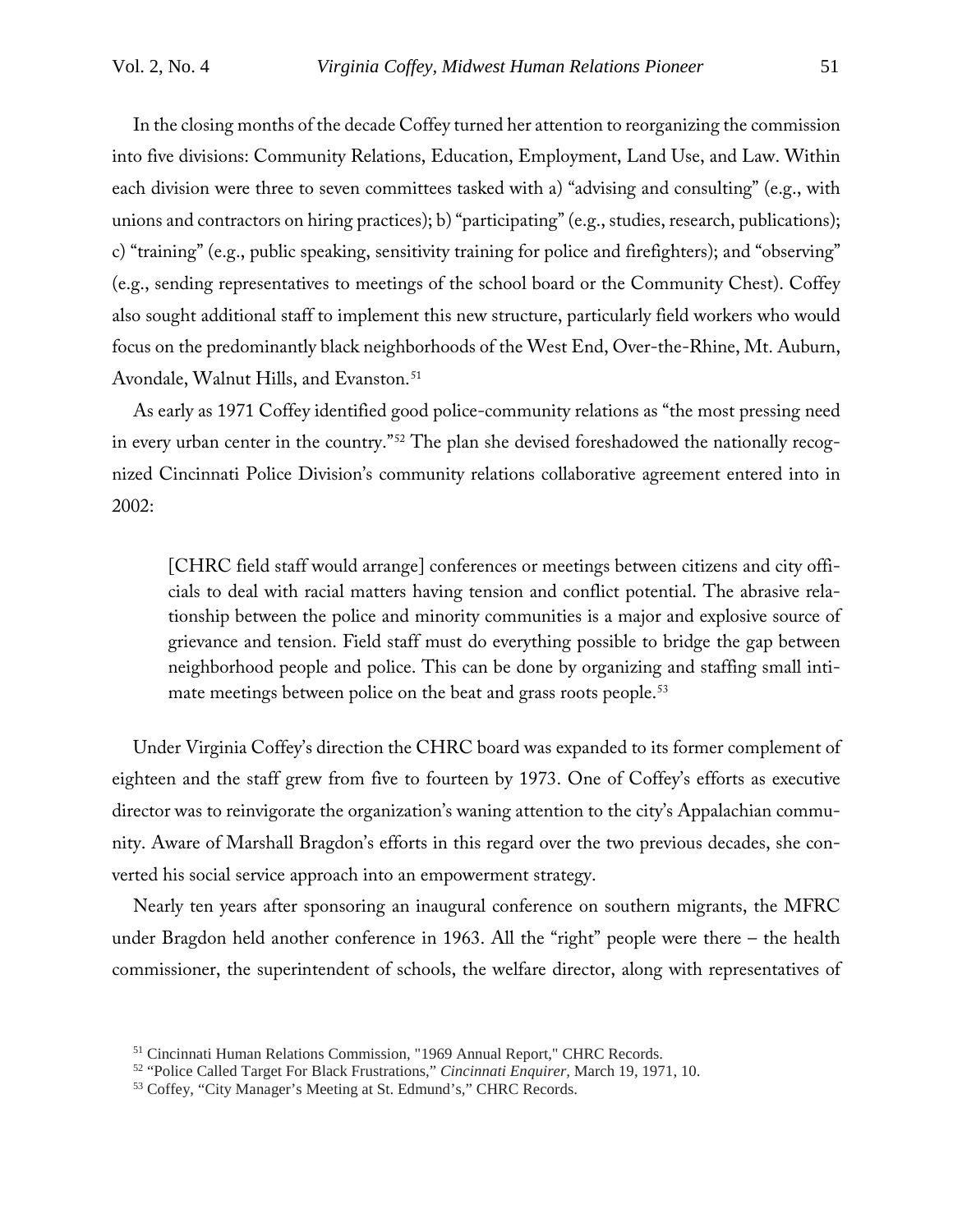the municipal court, the city housing division, and the state office of employment services – discussing the "poor adjustments" being made by the newcomers.[54](#page-14-0) Although folks from the Council of the Southern Mountains and Berea College also got a word in, invited participation from the local Appalachian community was minimal. Urban Appalachians were considered the topic, not the experts.

Virginia Coffey had a different perspective gained from her years at Riverview Neighborhood House in the East End and as director of the Memorial Community Center in Over-the-Rhine. In both places she worked closely with Appalachian neighborhood leaders, coming to respect their ability to meet the challenges they were encountering. True to her vision of the CHRC helping to empower all groups in the city, Coffey led the effort to establish the Urban Appalachian Council (UAC) in the early 1970s. Despite opposition from some members of the commission, she worked closely with Appalachian leaders Ernie Mynatt and Michael Maloney, initially through the Appalachian Committee. She later hired Maloney to be the "Appalachian specialist" on her staff and provided partial funding to help the Appalachian advocacy organization gain the momentum it needed to become a freestanding agency.<sup>55</sup> It was at this time that the CHRC sponsored a report by Maloney called "The Social Areas of Cincinnati: An Analysis of Social Needs." Decennial updates of this census-based study, which included black and Appalachian neighborhoods, would continue to inform social service decision making in the city for the next fifty years.<sup>56</sup>

Coffey's vision of the CHRC as an incubator for self-governing advocacy organizations such as the UAC would, in subsequent decades, lead the commission to support the rights of ex-felons, the GLBTQ community, people with physical or mental disabilities, coalitions of neighborhoods, and others. Meanwhile, Virginia Coffey's efforts to organize her human relations colleagues nationwide did not stop. In the late 1960s NAIRO fell on financial hard times. In 1971 Coffey was among the leaders who helped reorganize the remnants of that organization into the National Association of Human Rights Workers, which still exists today[.57](#page-14-3)

<sup>54</sup> Bragdon, "MFRC 1943– 1965," Spiegel Papers.

<span id="page-14-1"></span><span id="page-14-0"></span><sup>55</sup> Interview of Virginia Coffey by Thomas E. Wagner, tapes and transcript in interviewer's possession, Cincinnati, OH, 1990.

<span id="page-14-3"></span><span id="page-14-2"></span><sup>56</sup> Thomas E. Wagner and Phillip J. Obermiller, *Valuing Our Past Creating Our Future: The Founding of the Urban Appalachian Council* (Berea, KY: Berea College Press, 1999).

<sup>57</sup> Cincinnati Human Relations Commission, "1971 Annual Report," Box 35, CHRC Records.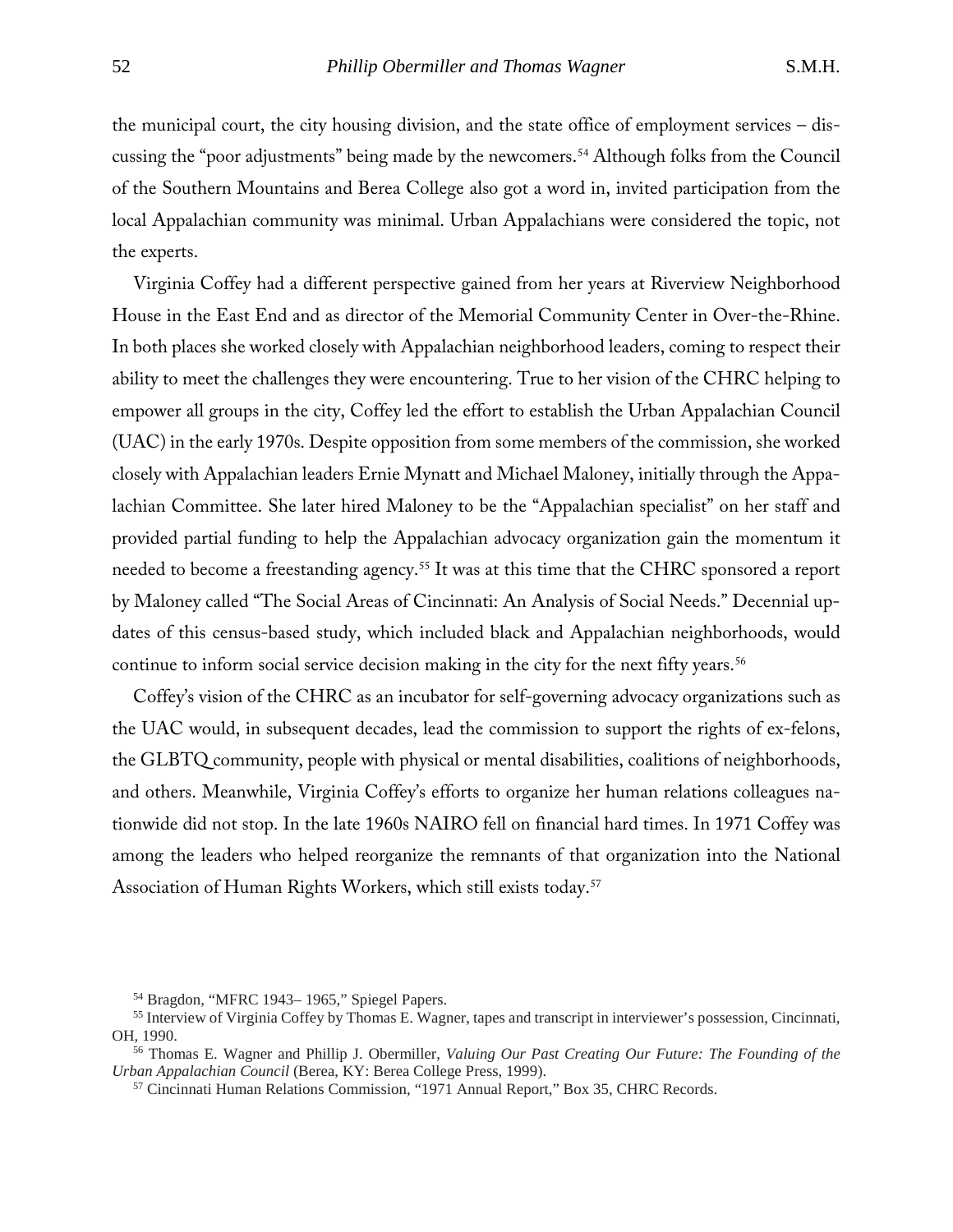Virginia Coffey was sixty-four when she took on the role of executive director in 1968 and seventy when she resigned from the commission in 1974. In her words:

People can't seem to believe that anyone could leave because everything is in *good* shape. I wanted to resign at a time when the Commission is in a healthy state, with its future bright, when the transition from one director to another will be smooth. I accomplished what I came here to do, and now I want to move into a new phase of my career.<sup>[58](#page-15-0)</sup>

According to Arzell Nelson, whom she mentored at CHRC, it was not an easy departure:

Mrs. Coffey had a tough time in her later years. To be honest with you, the real secret is that she was really forced out of CHRC. Yeah. It was sad because she didn't have enough retirement. … They forced her out of CHRC because they said she was too old and it was time for her to go. $59$ 

Adding to the unease of her departure, State Auditor Thomas E. Ferguson challenged a \$2,191 retirement payment the CHRC board made to her and demanded she return those funds.<sup>[60](#page-15-2)</sup> This was old hat for Coffey, who had been a staff member in the mid-1950s when then State Auditor James Rhodes challenged the entire appropriation city council made to MFRC as illegal. Marshall Bragdon had quietly but firmly pointed out that the auditor was wrong because his challenge was based on the 1943 resolution founding MFRC, rather than the contract for services the city entered into with the committee in 1949.<sup>[61](#page-15-3)</sup> In similar fashion, the CHRC board, which included several attorneys, fired back a three-page letter pointing out to Ferguson that the board had scrupulously followed its own articles of incorporation; moreover, the State of Ohio had no jurisdiction over the internal workings of a private corporation such as the CHRC. The letter chastised the auditor for "cast[ing] a shadow on the integrity of Mrs. Virginia Coffey" and officially requested "a public

<span id="page-15-0"></span><sup>58</sup> "Director Resigning December 31st," *Human Relations Newsletter*, August-September, 1973. Newsletter published on behalf of the Cincinnati Human Relations Commission. Copies of the newsletter accessed at the Cincinnati History Library and Archives.

<span id="page-15-1"></span><sup>59</sup> Arzell Nelson interview by Michael E. Maloney, tapes and transcript in interviewer's possession, Cincinnati, OH, 2015.

<span id="page-15-3"></span><span id="page-15-2"></span><sup>60</sup> "Auditor Rules Against Funds For Mrs. Coffey," *Cincinnati Enquirer,* June 3, 1975, 14. The retirement payment was based on one week's salary for each four years of her employment as well as for accumulated vacation pay.

<sup>61</sup> "State Questions Expenditures of Friendly Relations Committee," *Cincinnati Post*, November 19, 1956.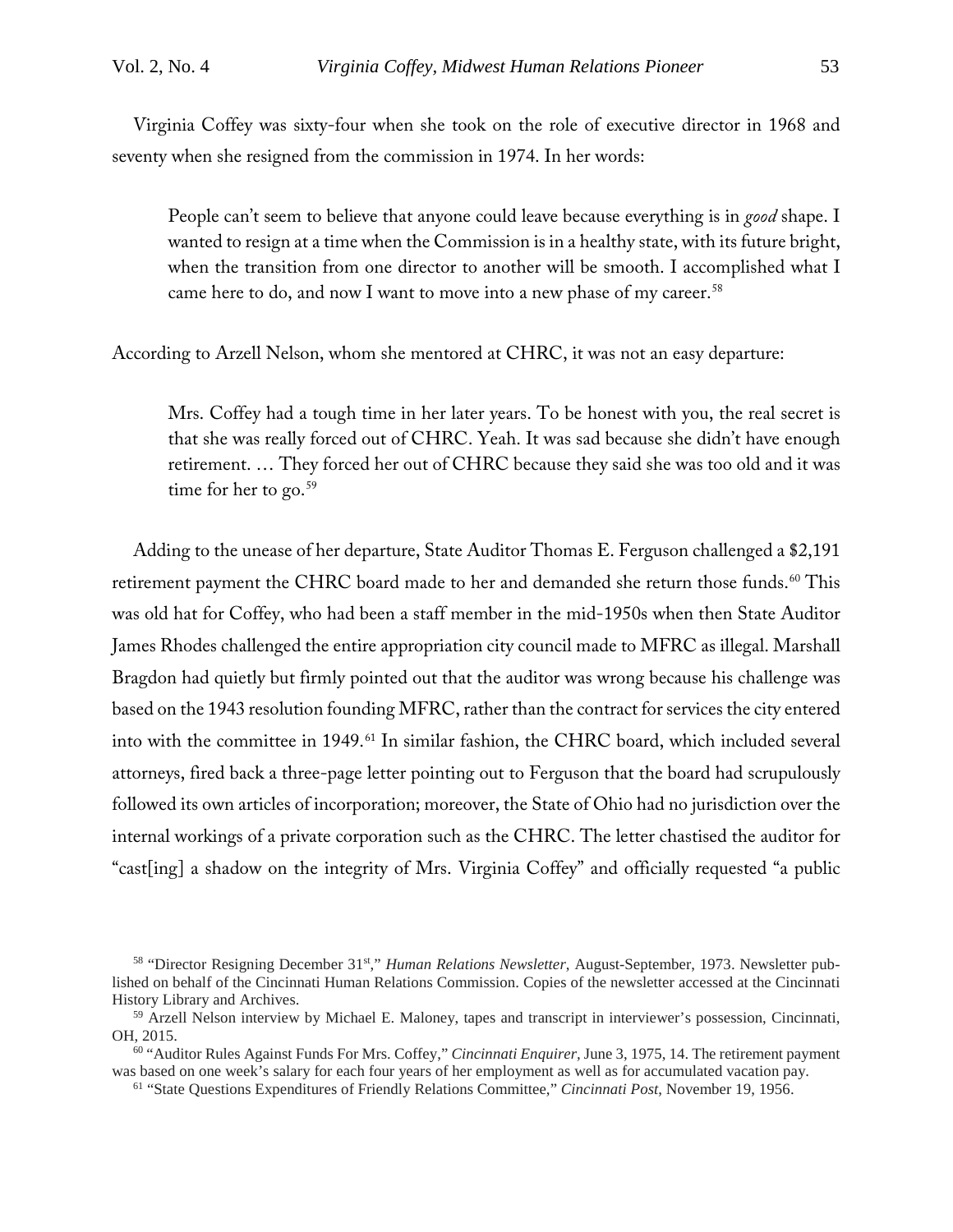apology to Mrs. Coffey and the CHRC."<sup>[62](#page-16-0)</sup> There is no record of either an apology from Ferguson or a refund from Coffey.

Following her resignation from the CHRC Coffey worked as an independent human relations consultant. One of her major clients was the University of Cincinnati where she advised on race relations both on campus and between the university and the predominantly black neighborhoods surrounding it.<sup>[63](#page-16-1)</sup> In 1977 the Memorial Community Center honored Coffey for her work at the Center and in the Over-the-Rhine neighborhood.<sup>[64](#page-16-2)</sup>

By then Coffey was accustomed to serving on local and state boards, as well as having the high quality of her service acknowledged. During the 1960s she was honored as a *Cincinnati Enquirer* Woman of the Year, elected a board member of the Cincinnati Community Action Commission, and elected to the executive board of the Social Service Association. She was also appointed to the advisory committees of the Cincinnati Community Chest, the Hamilton County Welfare Depart-ment, and the Ohio Civil Rights Commission.<sup>[65](#page-16-3)</sup> She was prominent among black women's organizations including the Alpha Kappa Alpha sorority, Zonta International, and The Links. [66](#page-16-4) Cincinnati's Xavier University conferred an honorary Doctor of Laws on her during its 1972 commencement. The following year she received the Governor's Award for Community Excellence from Ohio Governor John J. Gilligan,<sup>[67](#page-16-5)</sup> as well as a commendation for "Service in the Field of Human Rights" from the National Association of Human Rights Workers.<sup>[68](#page-16-6)</sup>

While working full-time as executive director of the West End YWCA Coffey attended the University of Cincinnati (UC), earning a Bachelor of Science degree in Education in 1938.[69](#page-16-7) Later she switched sides of the desk and began giving lectures to freshman sociology and education clas-ses at UC.<sup>[70](#page-16-8)</sup> The University named her a "Distinguished Alumnus" in 1972.<sup>[71](#page-16-9)</sup>

<span id="page-16-0"></span><sup>62</sup> "CHRC Answers State Auditor," *Human Relations Newsletter*, July 1975; "Apology Asked of Ohio Auditor*," Cincinnati Enquirer*, June 14, 1975, 28.

<sup>63</sup> "Joins UC," *Cincinnati Enquirer*, April 21, 1974, 17.

<span id="page-16-2"></span><span id="page-16-1"></span><sup>64</sup> "Honored at Memorial Community Center," *Cincinnati Enquirer*, August 28, 1977; Memorial Community Center, "In Appreciation: Mrs. Virginia Coffey," mimeo, copy in the first author's possession, Cincinnati, OH.

<span id="page-16-3"></span><sup>65</sup> "Spotlight on Our Director," *Human Relations Newsletter*, June 1972; "Mrs. V. Coffey, C & P Writer, Off To England," *Cleveland Call & Post,* June 24, 1961.

<span id="page-16-5"></span><span id="page-16-4"></span><sup>66</sup> "Elected," *Human Relations Newsletter*, October 1968; Rebecca Goodman, "Virginia Coffey Fought Against Discrimination," *Cincinnati Enquirer*, August 30, 2003, 22; Rosemary Davis, "Links, Aristocracy of Cincinnati's Black Women, Serves Others," *Cincinnati Enquirer*, November 15, 1974, 23.

<sup>67</sup> "Appalachian Week in Review," *Human Relations Newsletter*, October 1972.

<span id="page-16-6"></span><sup>68</sup> "Freedom Fighters – From the Hall of Everyday Heroes," *Cincinnati Enquirer*, August 1, 2004, 132.

<span id="page-16-7"></span><sup>69</sup> "UC Awards Diplomas to 970," *Cincinnati Enquirer,* June 4, 1938, 6.

<span id="page-16-8"></span><sup>70</sup> "Pre-School Unit To Hear Talk By Mrs. Coffey*," Cincinnati Enquirer*, October 6, 1961, 14.

<span id="page-16-9"></span><sup>71</sup> "Biographical Data," Box 1, Coffey Papers.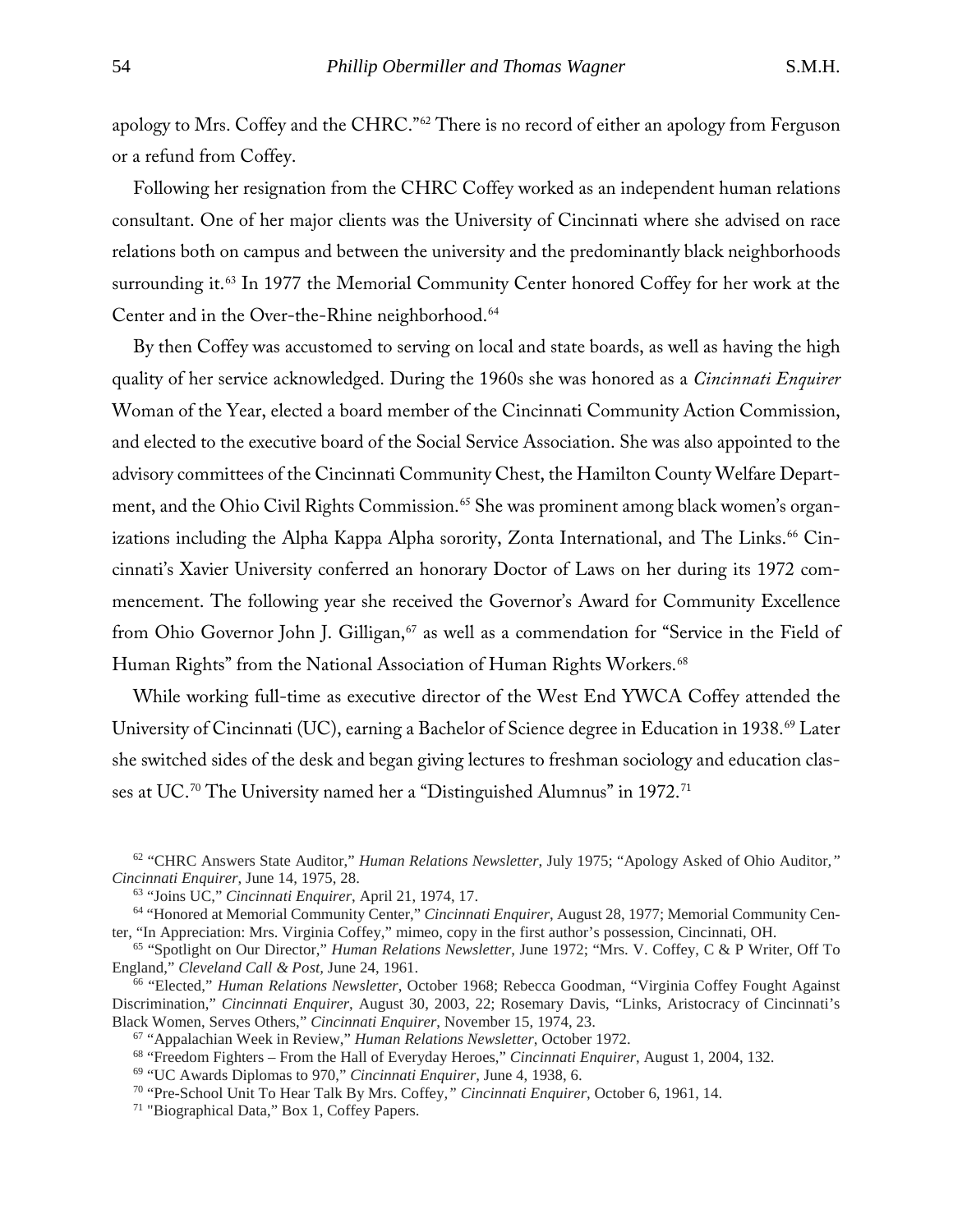In personal conversations with those who worked with her, two sides of Virginia Coffey appear. People perceived her as "bright, warm-hearted, enthusiastic." She and her husband, whom she simply referred to as "Coffey," had no children and apparently few if any hobbies, but they frequently participated in interracial discussion groups held in participants' homes. She was an intent listener who often provided an alternative perspective to others' ideas with the question: "Have you thought about…?" Although she was fluent in black street patois, in public settings her careful diction, meticulous attire, and quiet demeanor reflected a strong sense of professionalism. In her public speeches and informal conversations she stayed focused on what she knew, but did not hesitate to share her vision of the future. Alluding to the innumerable presentations she made over her career, one colleague said of Coffey's speaking style: "She wasn't exactly dynamic, but everyone listened when she spoke. It was the content, not her style, that held their attention."[72](#page-17-0) Perhaps that was because Coffey always aimed to get beyond talk to implementation:

I feel that everybody's point of view must be heard and listened to. I think there ought to be opportunities for explanations. With these things on the table, it is time to come up with constructive ideas and plans.<sup>[73](#page-17-1)</sup>

Virginia Coffey was soft-spoken and gracious, at times extroverted, but not forthcoming about her private life. Always well-prepared for the tasks she faced, she was conscientious about details and expected the same of those with whom she worked, including both CHRC staff and commissioners. Her personal and professional life experiences gave her the self-confidence and credibility to work on an equal footing with the public officials, civic and religious leaders, business executives, educators, community groups, and individual citizens, many of whom came to rely on her judgement.

Reflecting on her long career in human relations, however, Virginia Coffey wondered if she had in fact made a difference:

<span id="page-17-0"></span><sup>72</sup> Judith Bogart Meredith interviewed by Phillip J. Obermiller, November 17, 2015, Cincinnati, OH, notes in first author's possession; Michael E. Maloney interviewed by Phillip J. Obermiller, November 18, 2015, Cincinnati, OH, notes in first author's possession; Louise Spiegel interviewed by Phillip J. Obermiller, November 20, 2015, Cincinnati, OH, notes in first author's possession; Helen Black interviewed by Phillip J. Obermiller, December 6, 2015, Cincinnati, OH, notes in first author's possession.

<span id="page-17-1"></span><sup>73</sup> Josten, "No-Nonsense Beliefs."